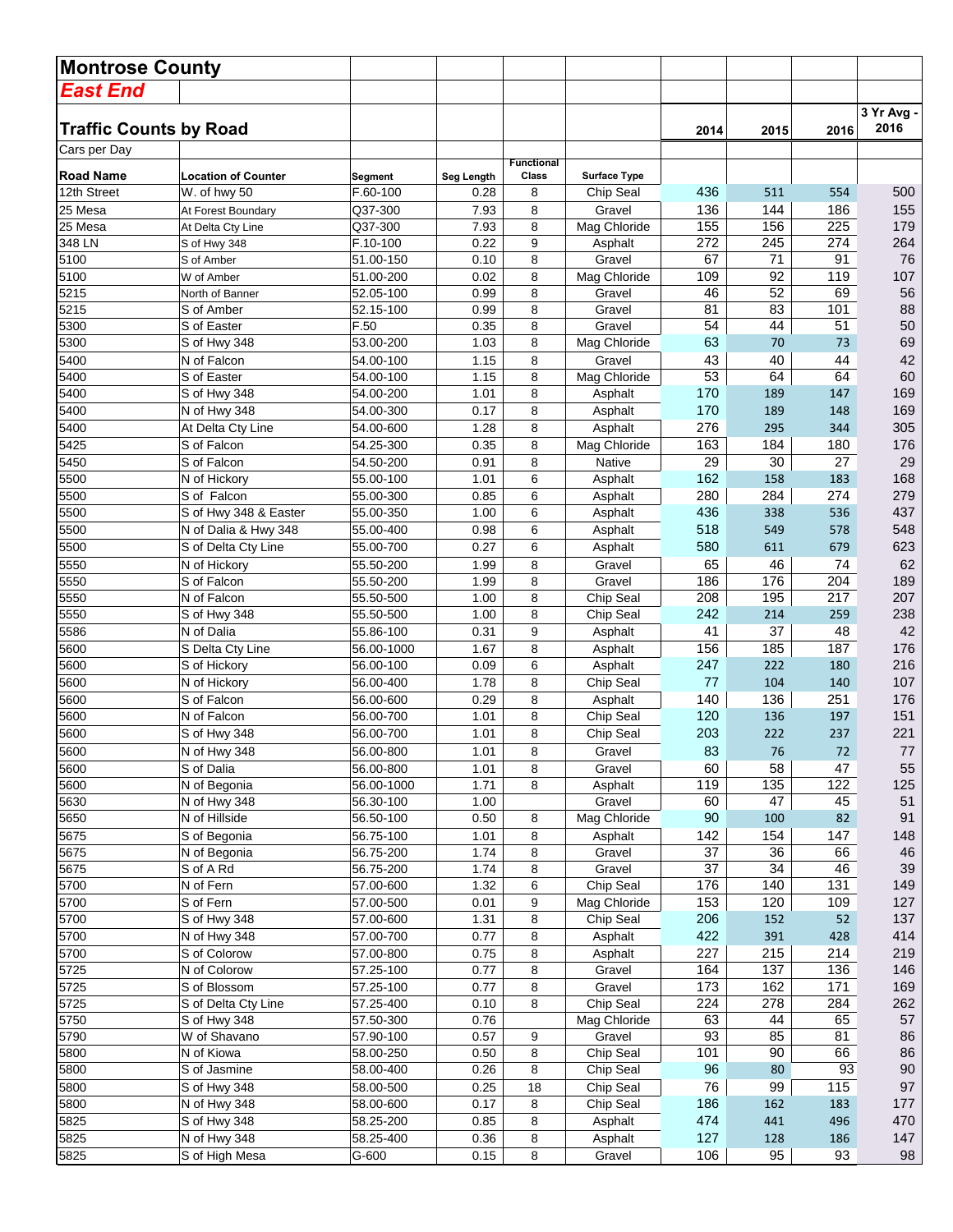| <b>Traffic Counts by Road</b> |                            |            |            |                            |                     | 2014 | 2015 | 2016 | 3 Yr Avg -<br>2016 |
|-------------------------------|----------------------------|------------|------------|----------------------------|---------------------|------|------|------|--------------------|
| Cars per Day                  |                            |            |            |                            |                     |      |      |      |                    |
| <b>Road Name</b>              | <b>Location of Counter</b> | Segment    | Seg Length | <b>Functional</b><br>Class | <b>Surface Type</b> |      |      |      |                    |
| 5849                          | W of 5850/south side Y     | 58.49-100  | 0.07       | 8                          | Mag Chloride        | 95   | 111  | 95   | 100                |
| 5850                          | S of Jig                   | 58.50-100  | 0.50       | 6                          | Asphalt             | 232  | 366  | 409  | 336                |
| 5850                          | N of Jig                   | 58.50-200  | 0.52       | 6                          | Asphalt             | 438  | 513  | 576  | 509                |
| 5850                          | S of Jasmine               | 58.50-200  | 0.52       | 6                          | Asphalt             | 499  | 455  | 544  | 499                |
| 5850                          | N of Jasmine               | 58.50-300  | 0.97       | 8                          | Asphalt             | 208  | 91   | 189  | 163                |
| 5875                          | N of Spring Creek          | 58.75-100  | 0.61       | 6                          | Asphalt             | 396  | 390  | 438  | 408                |
| 5880                          | W of Jig                   | 58.80-225  | 0.30       | 6                          | Mag Chloride        | 83   | 79   | 101  | 88                 |
| 5880                          | S of Ida                   | 58.80-200  | 1.09       | 8                          | Mag Chloride        | 64   | 95   | 93   | 84                 |
| 5885                          | N of Spring Creek          | 58.85-100  | 0.11       | 18                         | Gravel              | 38   | 46   | 51   | 45                 |
| 5900                          | N of Banner                | 59.00-500  | 0.98       | 8                          | Gravel              | 56   | 85   | 44   | 62                 |
| 5900                          | S of Amber                 | 59.00-500  | 0.98       | 8                          | Gravel              |      | 76   | 49   | 63                 |
| 5910                          | N of Maple Grove           | 59.01-100  | 0.14       | 18                         | Gravel              | 70   | 68   | 68   | 69                 |
| 5945                          | S of Carnation             | 59.45-600  | 0.09       | 18                         | Asphalt             | 90   | 70   | 89   | 83                 |
| 5950                          | N of Maple Grove           | 59.50-100  | 0.16       | 8                          | Gravel              | 96   | 121  | 119  | 112                |
| 5950                          | W of 5975                  | 59.50-200  | 1.58       | 8                          | Gravel              | 105  | 112  | 148  | 122                |
| 5950                          | 5 mi S of LaSalle          | 59.50-300  | 1.45       |                            | Gravel              |      |      |      | #DIV/0!            |
| 5975                          | S of 12th Street           | 59.75-400  | 0.51       | 8                          | Asphalt             |      | 386  | 393  | 390                |
| 5975                          | S of Jig                   | 59.75-300  | 0.45       | 6                          | Chip Seal           | 415  | 393  | 406  | 405                |
| 6000                          | N of Oak Grove             | 60.00-100  | 0.39       | 8                          | Chip Seal           | 110  | 109  | 137  | 119                |
| 6000                          | N of Amber @ Cnty Line     | 60.00-1100 | 0.33       | 8                          | Mag Chloride        | 171  | 175  | 170  | 172                |
| 6000                          | S of Spring Creek          | 60.00-300  | 0.62       | 8                          | Asphalt             | 165  | 140  | 166  | 157                |
| 6000                          | N of Spring Creek          | 60.00-400  | 0.49       | 8                          | Asphalt             | 370  | 376  | 430  | 392                |
| 6000                          | S of Maple Grove           | 60.00-450  | 0.51       | 8                          | Asphalt             | 353  | 370  | 398  | 374                |
| 6000                          | N of Maple Grove           | 60.00-500  | 0.24       | 8                          | Gravel              | 73   | 58   | 57   | 63                 |
| 6000                          | N of David                 | 60.00-550  | 0.76       | 8                          | Chip Seal           | 473  | 477  | 529  | 493                |
| 6000                          | S of Carnation             | 60.00-600  | 1.04       | 8                          | Chip Seal           | 426  | 413  | 454  | 431                |
| 6000                          | N of Carnation             | 60.00-800  | 0.92       | 8                          | Mag Chloride        | 268  | 264  | 284  | 272                |
| 6000                          | S of Banner                | 60.00-800  | 0.92       | 8                          | Gravel              |      |      |      | #DIV/0!            |
| 6025                          | N of Gunnison              | 60.25-100  | 0.78       | 9                          | Mag Chloride        | 119  | 111  | 115  | 115                |
| 6025                          | W of Hwy 50                | 60.25-100  | 0.78       | 18                         | Mag Chloride        | 83   | 87   | 78   | 83                 |
| 6025                          | E of Hwy 50                | 60.25-200  | 0.24       | 18                         | Mag-Private Pay     | 97   | 71   | 111  | 93                 |
| 6030                          | S of Oak Grove             | 60.38-200  | 0.23       | 18                         | Mag-Private Pay     | 146  | 141  | 137  | 141                |
| 6050                          | S of Spring Creek          | 60.50-100  | 0.50       | 18                         | Gravel              | 66   | 60   | 77   | 68                 |
| 6055                          | S of Falcon                | 60.55-100  | 0.25       |                            | Gravel              |      |      |      | #DIV/0!            |
| 6075                          | E of Hwy 50                | 60.75-100  | 0.23       | 18                         | Asphalt             |      |      |      | #DIV/0!            |
| 6075                          | N of Hillsdale             | 60.75-100  | 0.23       | 18                         | Asphalt             | 503  | 516  | 545  | 521                |
| 6075                          | S of Gunnison              | 60.75-150  | 0.15       | 18                         | Asphalt             | 428  | 449  | 556  | 478                |
| 6075                          | N of Gunnison              | 60.75-200  | 0.18       | 8                          | Asphalt             | 453  | 471  | 432  | 452                |
| 6075                          | S of Falcon                | 60.75-300  | 1.32       | 8                          | Asphalt             | 392  | 407  | 396  | 398                |
| 6075                          | N of Falcon                | 60.75-400  | 0.75       | 8                          | Asphalt             | 222  | 220  | 210  | 217                |
| 6075                          | S of East Mesa             | 60.75-400  | 0.75       | 8                          | Asphalt             | 190  | 231  | 234  | 218                |
| 6075                          | N of East Mesa             | 60.75-500  | 0.50       | 8                          | Asphalt             |      |      |      | #DIV/0!            |
| 6075                          | S of David                 | 60.75-500  | 0.50       | 8                          | Asphalt             | 147  | 196  | 183  | 175                |
| 6075                          | N of David                 | 60.75-600  | 0.79       | 18                         | Gravel              | 30   | 24   | 46   | 33                 |
| 6075                          | N of Jay Jay               | 61.00-500  | 0.65       | 8                          | Mag Chloride        | 108  | 101  | 113  | 107                |
| 6075                          | W of Hwy 50                | 61.00-700  | 0.32       | 8                          | Mag Chloride        | 112  | 130  | 134  | 125                |
| 6085                          | S of Gunnison              | 60.85-200  | 0.14       | 9                          | Gravel              | 76   | 51   | 58   | 62                 |
| 6095                          | S of Gunnison              | 60.95-200  | 0.14       | 9                          | Gravel              | 27   | 40   | 32   | 33                 |
| 6100                          | N of Oak Grove/Gravel Y    | 61.10-150  | 0.15       | 8                          | Gravel              | 121  | 104  | 126  | 117                |
| 6100                          | N of Oak Grove-cutoff      | 61.00-100  | 0.41       | 8                          | Asphalt             | 288  | 287  | 306  | 294                |
| 6100                          | S of Spring Creek          | 61.00-150  | 0.50       | 8                          | Asphalt             | 328  | 351  | 345  | 341                |
| 6100                          | S of LaSalle               | 61.00-400  | 0.35       | 8                          | Asphalt             | 486  | 396  | 476  | 453                |
| 6100                          | N of LaSalle               | 61.00-450  | 0.50       | 9                          | Mag Chloride        | 289  | 281  | 280  | 283                |
| 6100                          | N of Oak Grove             | 61.00-50   | 0.10       | 8                          | Asphalt             |      |      |      | #DIV/0!            |
| 6100                          | N of Hwy 90                | 61.10-100  | 1.20       | 8                          | Mag Chloride        | 173  | 161  | 157  | 164                |
| 6100                          | S of Oak Grove             | 61.10-100  | 1.20       | 8                          | Mag Chloride        | 207  | 189  | 194  | 197                |
| 6125                          | N of East Mesa             | 61.25-220  | 0.57       | 8                          | Gravel              | 56   | 53   | 62   | 57                 |
| 6125                          | S of David                 | 61.25-220  | 0.57       | 8                          | Gravel              | 61   | 66   | 66   | 64                 |
| 6125                          | S of Spring Creek          | 61.25-50   | 0.25       | 18                         | Chip Seal           | 89   | 92   | 100  | 94                 |
| 6130                          | N of Spring Creek          | 61.30-100  | 0.25       | 8                          | Asphalt             | 511  | 558  | 610  | 560                |
| 6150                          | N of Gunnison              | 61.50-100  | 1.00       | 8                          | Chip Seal           | 279  | 301  | 271  | 284                |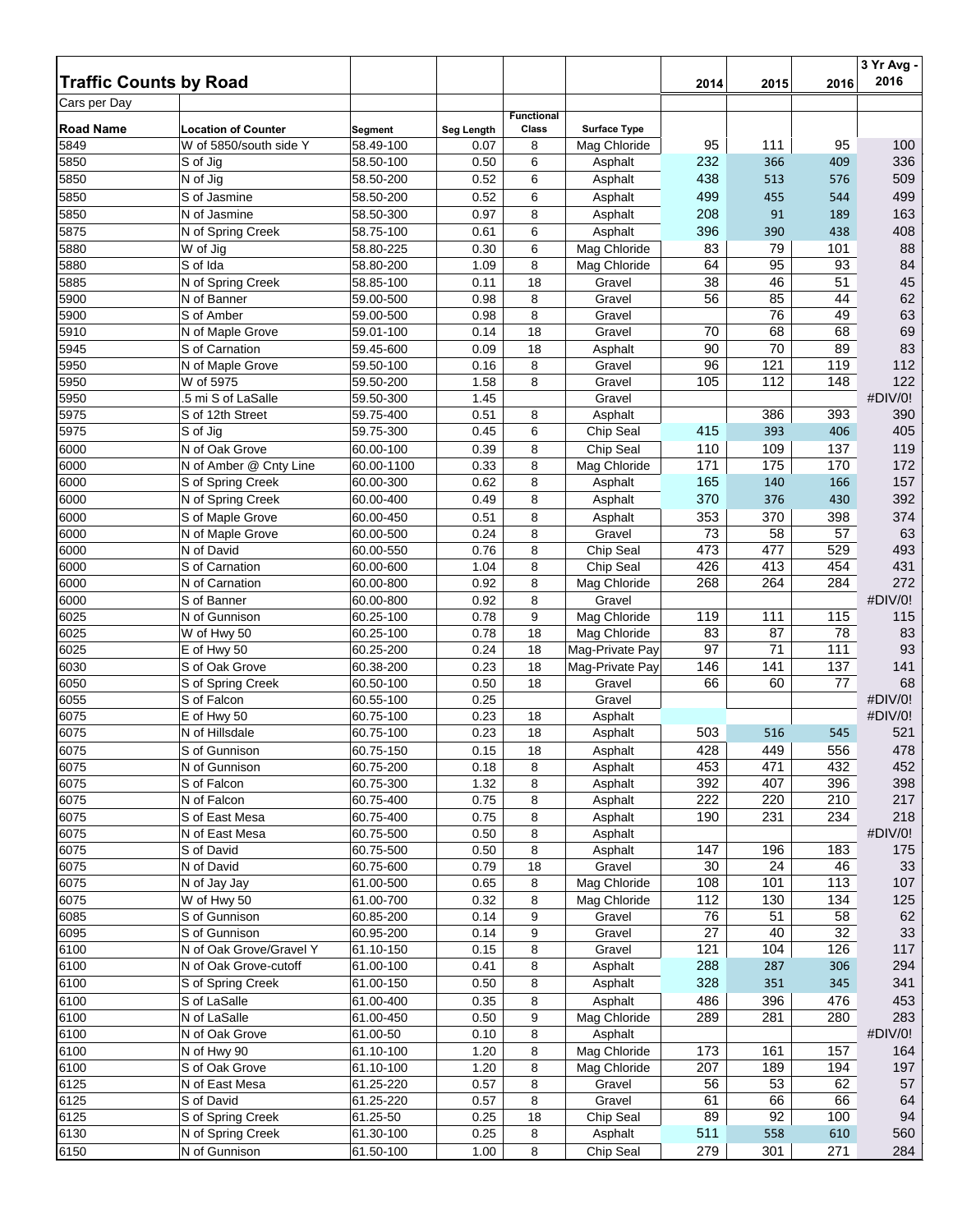| <b>Traffic Counts by Road</b> |                                           |                        |              |                   |                     | 2014            | 2015       | 2016       | 3 Yr Avg -<br>2016 |
|-------------------------------|-------------------------------------------|------------------------|--------------|-------------------|---------------------|-----------------|------------|------------|--------------------|
| Cars per Day                  |                                           |                        |              |                   |                     |                 |            |            |                    |
|                               |                                           |                        |              | <b>Functional</b> |                     |                 |            |            |                    |
| <b>Road Name</b>              | <b>Location of Counter</b>                | Segment                | Seg Length   | Class             | <b>Surface Type</b> |                 |            |            |                    |
| 6150                          | S of Falcon                               | 61.50-150              | 0.51         | 8                 | Chip Seal           | 305             | 279<br>134 | 257        | 280<br>133         |
| 6150<br>6160                  | N of Falcon<br>S of Spring Creek          | 61.50-200<br>61.54-100 | 0.77<br>0.27 | 8<br>18           | Chip Seal<br>Gravel | 139<br>73       | 76         | 125<br>61  | 70                 |
| 6165                          | S of Spring Creek                         | 61.70-100              | 0.26         | 18                | Gravel              | 71              | 93         | 85         | 83                 |
| 6175                          | N of Spring Creek                         | 61.75-100              | 0.25         | 8                 | Chip Seal           | 643             | 673        | 719        | 678                |
| 6175                          | S of LaSalle                              | 61.75-500              | 1.08         | 8                 | Chip Seal           | 543             | 529        | 579        | 550                |
| 6175                          | N of LaSalle / Pit Rd                     | None                   | 0.25         | 9                 | Gravel              | 135             | 30         | 70         | 78                 |
| 6200                          | S of Spring Creek                         | 62.00-250              | 0.21         | 8                 | Asphalt             | 746             | 751        | 762        | 753                |
| 6200                          | S of LaSalle Rd                           | 62.00-300              | 0.28         | 8                 | Gravel              |                 |            |            | #DIV/0!            |
| 6200                          | N of Jay Jay                              | 62.00-400              | 0.50         | 8                 | Asphalt             | 269             | 250        | 272        | 264                |
| 6200                          | N of Oak Grove                            | 62.00-50               | 0.31         | 8                 | Asphalt             | 426             | 375        | 456        | 419                |
| 6200                          | N of David                                | 62.00-700              | 0.75         | 8                 | Gravel              | 165             | 192        | 181        | 179                |
| 6200                          | N of Carnation                            | 62.00-900              | 3.16         | 9                 | Gravel              | 149             | 141        | 154        | 148                |
| 6200                          | N of Popular                              | 62.10-100              | 1.25         | $\overline{7}$    | Mag Chloride        | 105             | 102        | 107        | 105                |
| 6200                          | E of Selig Canal                          | 62.00-900              | 3.16         | 9                 | Gravel              | 13              | 21         | 19         | 18                 |
| 6200                          | S of Delta County Line                    | 62.00-900              | 3.16         | 9                 | Gravel              | 14              | 17         | 15         | 15                 |
| 6200                          | S of Hwy 90                               | 62.10-100              | 1.25         | 7                 | Mag Chloride        | 203             | 202        | 204        | 203                |
| 6215                          | N of Spring Creek                         | 62.15-100              | 0.73         | 18                | Asphalt             | 185             | 214        | 166        | 188                |
| 6225                          | NE of Hwy 50 Frontage                     | 62.25-150              | 0.09         | 18                | Gravel              | 247             | 200        | 259        | 235                |
| 6250                          | N of Popular                              | 62.50-100              | 0.57         | $\overline{7}$    | Asphalt             | 758             | 729        | 849        | 779                |
| 6250                          | N of Pearl                                | 62.50-200              | 0.30         | $\overline{7}$    | Asphalt             |                 |            |            | #DIV/0!            |
| 6250                          | S of Hwy 90                               | 62.50-500              | 0.30         | $\overline{7}$    | Asphalt             | 864             | 897        | 962        | 908                |
| 6250                          | N of Jig                                  | 62.50-600              | 0.28         | 18                | Asphalt             | 110             | 100        | 109        | 106                |
| 6275                          | S of Ohlm                                 | 62.82-100              | 0.17         | 18                | Mag Chloride        | 97              | 104        | 118        | 106                |
| 6280                          | S of Hwy 90                               | 62.80-100              | 0.28         | 18                | Mag Chloride        | 151             | 76         | 79         | 102                |
| 6290                          | S of Oak Grove                            | 62.95-100              | 0.36         | 18                | Mag Chloride        | 64              | 72         | 80         | 72                 |
| 6300                          | N of Pearl                                | 63.00-200              | 0.60         | 8                 | Asphalt             |                 |            | 439        | 439                |
| 6300                          | N of Ohlm                                 | 63.00-400              | 0.48         | 8                 | Asphalt             | 759             | 827        | 807        | 798                |
| 6300                          | N of Hwy 90                               | 63.00-450              | 0.47         | 18                | Gravel              | 145             | 120        | 114        | 126                |
| 6300                          | S of Juniper                              | 63.00-600              | 0.04         | 18                | Asphalt             | 1,367           | 1,626      | 1,522      | 1,505              |
| 6300                          | S of Jade                                 | 63.00-900              | 0.40         | 6                 | Asphalt             | 440             | 467        | 421        | 443                |
| 6300                          | S of Pearl                                | 63.20-200              | 0.86         | 9                 | Mag Chloride        | 89              | 76         | 69         | 78                 |
| 6300                          | E of Hwy 50                               | <b>CITY</b>            |              |                   |                     |                 |            |            | #DIV/0!            |
| 6330                          | N of Hwy 90                               | 63.30-100              | 0.67         | 18                | Gravel              | 88              | 84         | 85         | 86                 |
| 6330                          | S of Jade                                 | 63.30-300              | 0.37         | 18                | Gravel              | $\overline{87}$ | 85         | 75         | 82                 |
| 6353                          | S of Pearl                                | 63.63-150              | 0.58         | 8                 | Mag Chloride        | 144             | 133        | 137        | 138                |
| 6355                          | S of Marine                               | 63.55-200              | 0.16         | 19                | Asphalt             | 614             | 634        | 661        | 636                |
| 6355 Way<br>6360              | S of Jig<br>S of Marine                   | 63.55-450<br>63.60-300 | 0.12<br>0.12 | 9<br>19           | Asphalt<br>Asphalt  | 191<br>454      | 209<br>531 | 200<br>684 | 200<br>556         |
| 6370 Ct                       | N of Ida                                  | 63.70-100              | 0.11         | 18                | Asphalt             | 32              | 46         | 50         | 43                 |
| 6390                          | W of 6400 @ end of airport                | 63.90-200              | 1.00         | 8                 | Mag Chloride        | 171             | 204        | 209        | 195                |
| 6400                          | S of 6390                                 | 64.00-1000             | 0.50         | 18                | Asphalt             | 570             | 610        | 888        | 689                |
| 6400                          | N of Oak Grove                            | 64.00-100              | 0.13         | 8                 | Chip Seal           | 911             | 987        | 998        | 965                |
| 6400                          | N of Ida                                  | 64.00-1150             | 0.17         | 6                 | Chip Seal           | 343             | 424        | 546        | 438                |
| 6400                          | S of Falcon                               | 64.00-1300             | 2.40         | 6                 | Chip Seal           | 305             | 356        | 378        | 346                |
| 6400                          | S of Hwy 90                               | 64.00-350              | 0.26         | 8                 | Chip Seal           | 1,991           | 2,004      | 2,065      | 2,020              |
| 6400                          | S of Q&T                                  | 64.00-350              | 0.26         | 8                 | Chip Seal           |                 |            |            | #DIV/0!            |
| 6400                          | N of Ranger                               | 64.10-100              | 1.44         | 8                 | Chip Seal           | 221             | 221        | 199        | 214                |
| 6400                          | S of Oak Grove                            | 64.10-350              | 0.27         | 8                 | Chip Seal           | 1,158           | 1,191      | 1,167      | 1,172              |
| 6416                          | N of S Ramona                             | 64.16-100              | 0.09         | 19                | Asphalt             |                 |            |            | #DIV/0!            |
| 6416                          | S of N Ramona                             | 64.16-200              | 0.09         | 19                | Asphalt             |                 |            |            | #DIV/0!            |
| 6420                          | N of S Ramona                             | 64.20-100              | 0.35         | 19                | Asphalt             |                 |            |            | #DIV/0!            |
| 6420                          | S of N Ramona                             | 64.20-100              | 0.35         | 19                | Asphalt             |                 |            |            | #DIV/0!            |
| 6422                          | S of Oak Grove                            | 64.25-100              | 0.07         | 18                | Asphalt             | 143             | 110        | 150        | 134                |
| 6450                          | N of Kentucky                             | 64.50-950              | 0.25         | 6                 | Asphalt             | 798             | 859        | 1,126      | 928                |
| 6450                          | South of Kentucky at City Limit 64.50-900 |                        | 0.12         | 6                 | Asphalt             | 833             | 848        | 1,002      | 894                |
| 6450                          | S of Chipeta                              | 64.60-200              | 0.12         | 18                | Asphalt             | 587             | 578        | 613        | 593                |
| 6475                          | E of Chipeta                              | 64.75-100              | 0.36         | 18                | Asphalt             | 106             | 91         | 108        | 102                |
| 6485                          | S of Ranger                               | 64.85-50               | 0.12         | 18                | Gravel              | 34              | 39         | 31         | 35                 |
| 6495                          | S of Ranger                               | 64.95-20               | 0.19         | 9                 | Asphalt             | 67              | 93         | 71         | 77                 |
| 6495                          | S of Kentucky                             | 64.95-100              | 0.18         | 18                | Gravel              | 67              | 64         | 61         | 64                 |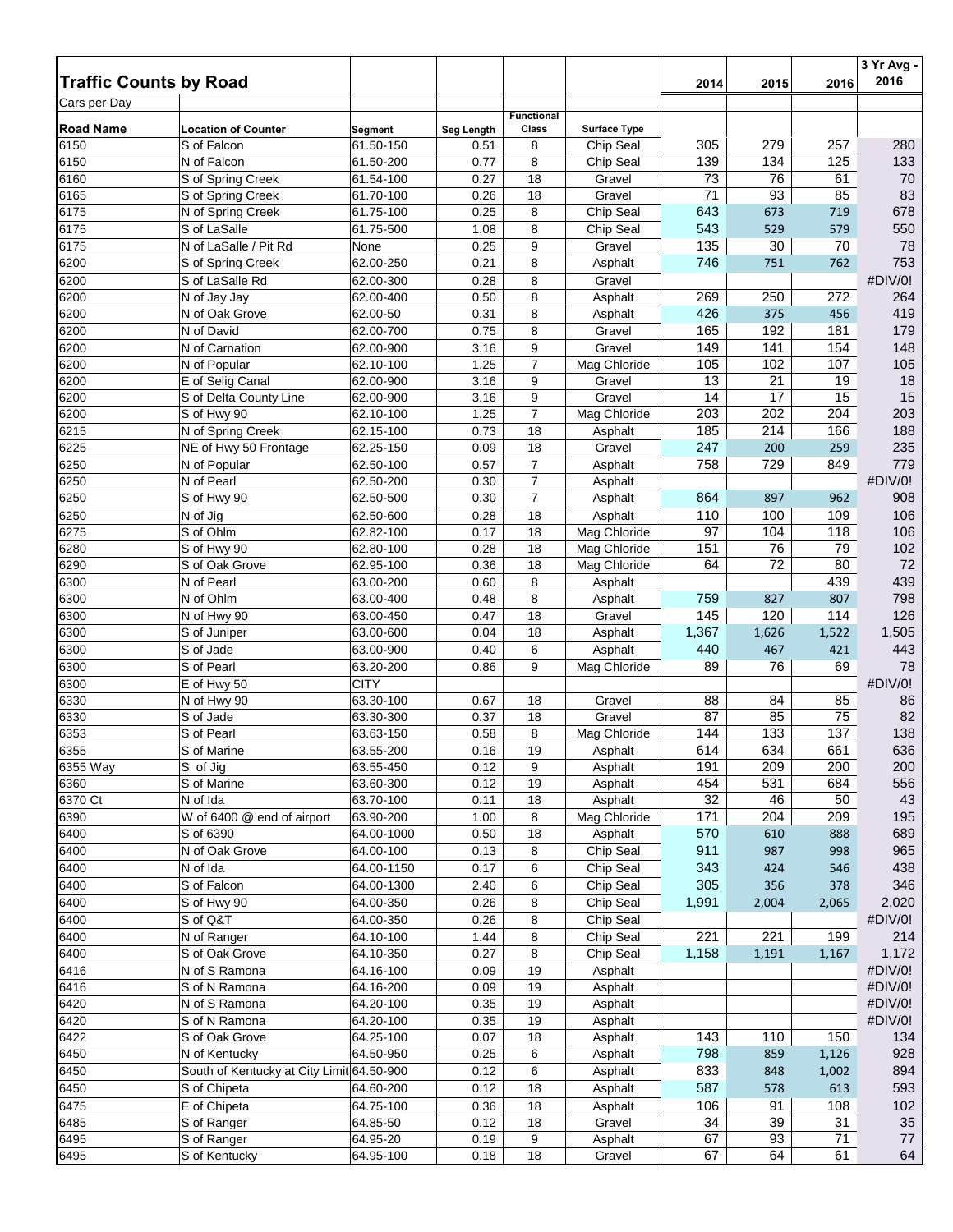| <b>Traffic Counts by Road</b> |                                           |                        |                    |                   |                                  | 2014     | 2015            | 2016            | 3 Yr Avg -<br>2016 |
|-------------------------------|-------------------------------------------|------------------------|--------------------|-------------------|----------------------------------|----------|-----------------|-----------------|--------------------|
| Cars per Day                  |                                           |                        |                    |                   |                                  |          |                 |                 |                    |
|                               |                                           |                        |                    | <b>Functional</b> |                                  |          |                 |                 |                    |
| <b>Road Name</b><br>6500      | <b>Location of Counter</b><br>S of Racine | Segment<br>65.00-100   | Seg Length<br>0.61 | Class             | <b>Surface Type</b><br>Chip Seal | 336      | 499             | 385             | 407                |
| 6530                          | N of Flat Top                             | 65.30-600              | 0.58               |                   | Gravel                           | 26       | 63              | 61              | 50                 |
| 6530                          | N of Saw Mill                             | 65.30-500              | 0.77               |                   | Asphalt                          | 132      | 183             | 199             | 171                |
| 6530                          | $\overline{N}$ of Lincoln                 | 65.30-300              | 0.22               | 7                 | Asphalt                          | 990      | 851             | 952             | 931                |
| 6530                          | N of Lilac                                | 65.30-200              | 0.50               | $\overline{7}$    | Asphalt                          |          |                 |                 | #DIV/0!            |
| 6530                          | N of Kentucky                             | 65.30-500              | 0.78               | 8                 | Asphalt                          | 585      | 577             | 545             | 569                |
| 6565                          | S of Solar                                | 65.65-100              | 0.87               | 18                | Mag Chloride                     | 81       | 79              | 84              | 81                 |
| 6575                          | S of Solar                                | 65.75-100              | 0.24               | 18                | Gravel                           | 42       | 52              | 44              | 46                 |
| 6600                          | W of Hwy 550                              | 65.95-100              | 0.31               | 18                | Gravel                           | 24       | $\overline{35}$ | $\overline{32}$ | 30                 |
| 6600                          | N of Locust                               | 66.00-700              | 0.79               | 6                 | Asphalt                          | 1,779    | 1,827           | 1,793           | 1,800              |
| 6600                          | S of Lincoln                              | 66.00-800              | 0.10               | 6                 | Asphalt                          | 432      | 404             | 458             | 431                |
| 6640                          | S of Riverside                            | 66.40-50               | 0.05               | 18                | Asphalt                          | 47       | 64              | 74              | 62                 |
| 6650                          | E of Woodgate                             | 66.60-100              | 0.32               | 9                 | Gravel                           | 76       | 92              | 95              | 88                 |
| 6650                          | N of Locust                               | <b>CITY</b>            | 0.05               |                   | Chip Seal                        |          |                 |                 | #DIV/0!            |
| 6650                          | W of 6700 / LaSalle                       | 66.50-200              | 0.50               | 8                 | Chip Seal                        | 187      | 163             | 157             | 169                |
| 6700<br>6700                  | S of Oak Grove                            | 67.00-100<br>67.00-50  | 0.42               | 8                 | Chip Seal                        |          |                 |                 | #DIV/0!<br>#DIV/0! |
|                               | N of Ogden<br>S of Landfill               | 67.00-700              | 0.13<br>0.25       | 8<br>8            | Chip Seal<br>Chip Seal           | 167      | 159             | 169             | 165                |
| 6700<br>6700                  | N of Hwy 50                               | <b>CITY</b>            |                    |                   |                                  |          |                 |                 | #DIV/0!            |
| 6700                          | S of Hwy 50                               | <b>CITY</b>            |                    |                   |                                  |          |                 |                 | #DIV/0!            |
| 6700                          | S of LaSalle                              | <b>CITY</b>            |                    |                   |                                  |          |                 |                 | #DIV/0!            |
| 6720                          | N of Sunnyside                            | 67.20-100              | 0.50               | 8                 | Chip Seal                        |          |                 |                 | #DIV/0!            |
| 6720                          | S of Miami                                | 67.20-100              | 0.50               | 8                 | Chip Seal                        |          |                 |                 | #DIV/0!            |
| 6720                          | W of Miami                                | N.50-1000              | 0.23               | 9                 | Gravel                           |          |                 |                 | #DIV/0!            |
| 6725                          | N of Sunshine                             | 67.25-300              | 0.20               | 8                 | Chip Seal                        |          |                 |                 | #DIV/0!            |
| 6725                          | S of Ogden                                | 67.25-350              | 0.10               | 8                 | Chip Seal                        |          |                 |                 | #DIV/0!            |
| 6735 CT                       | N of Gov't Springs Rd                     | 67.35-100              | 0.13               | 18                | Asphalt                          | 24       | 26              | 35              | 28                 |
| 6740                          | S of Oak Grove                            | 67.40-200              | 0.07               | 18                | Asphalt                          | 176      | 143             | 169             | 163                |
| 6750                          | N of Ogden                                | 67.50-100              | 0.14               | 18                | Chip Seal                        | 88       | 74              | 86              | 83                 |
| 6760                          | N of Ogden                                | 67.60-100              | 0.10               | 9                 | Asphalt                          | 136      | 149             | 138             | 141                |
| 6760                          | N of Hwy 50                               | 67.60-200              | 0.21               | 18                | Gravel                           | 65       | 50              | 55              | 57                 |
| 6765                          | S of Oak Grove                            | 67.65-200              | 0.23               | 18                | Asphalt                          | 116      | 131             | 131             | 126                |
| 6775                          | N of Sunnyside                            | 67.75-200              | 0.13               |                   | Gravel                           |          | 39              |                 | #DIV/0!            |
| 6780<br>6794 Ct               | S of Sunshine<br>S of E Oak Grove         | 67.80-100<br>67.94-100 | 0.12<br>0.22       | 18<br>18          | Gravel<br>Asphalt                | 35<br>26 | 30              | 39<br>45        | 38<br>34           |
| 6800                          | N of Oak Grove                            | City                   |                    |                   |                                  |          |                 |                 | #DIV/0!            |
| 6800                          | S of Sunnyside                            | City                   |                    |                   |                                  |          |                 |                 | #DIV/0!            |
| 6830                          | S of Oak Grove                            | 68.30-150              | 0.34               | 18                | Asphalt                          | 102      | 89              | 79              | 90                 |
| 6850                          | S of Uncompahgre                          | 68.50-50               | 0.08               | 18                | Asphalt                          |          |                 |                 | #DIV/0!            |
| 6900                          | S of Overland dr                          | 69.00-200              | 0.28               | 18                | Gravel                           | 76       | 180             | 124             | 127                |
| 6900                          | N of Oak Grove                            | 69.00-300              | 0.62               | 8                 | Gravel                           | 28       | 46              | 30              | 35                 |
| 6900                          | N of Hwy 50                               | 69.00-700              | 0.44               | 18                | Gravel                           | 157      | 154             | 113             | 141                |
| 6950                          | N of Hwy 50                               | 69.50-100              | 0.49               | 18                | Gravel                           | 108      | 93              | 90              | 97                 |
| 7010                          | N of Uncompahgre                          | 70.10-100              | 0.03               | 9                 | Gravel                           |          |                 |                 | #DIV/0!            |
| 7745                          | W of Black Canyon                         | 77.50-200              | 0.26               | 9                 | Gravel                           | 101      | 138             | 134             | 124                |
| 7750                          | S of Black Canyon                         | 77.50-100              | 1.11               | 9                 | Gravel                           | 52       | 55              | 71              | 59                 |
| 90 Rd                         | W of Shavano                              | 90-700                 | 0.72               | 6                 | Gravel                           | 362      | 293             | 440             | 365                |
| 90 Rd                         | E of Forest Bndry                         | 90-1050                | 5.28               | 6                 | Mag Chloride                     | 225      | 201             | 312             | 246                |
| Α<br>A                        | E of 5600<br>W of 5725                    | A-100<br>A-150         | 0.47<br>0.85       | 8<br>8            | Gravel<br>Gravel                 | 71<br>52 | 75<br>48        | 77<br>51        | 74<br>50           |
| Alpine                        | S of Orchard                              | 64.10-400              | 0.25               | 9                 | Asphalt                          | 154      | 184             | 180             | 173                |
| Amber                         | E of 5100                                 | B-100                  | 0.64               | 8                 | Mag Chloride                     | 99       | 91              | 116             | 102                |
| Amber                         | W of 6000                                 | <b>B-600</b>           | 1.00               | 8                 | Mag Chloride                     | 130      | 121             | 116             | 122                |
| Amber                         | W of Hwy 348                              | <b>B-300</b>           | 0.89               | 8                 | Mag Chloride                     | 173      | 182             | 202             | 186                |
| Amber                         | W of 5900                                 | <b>B-500</b>           | 0.56               |                   | Mag Chloride                     | 367      | 311             | 276             | 318                |
| Amber                         | E of Hwy 50                               | <b>B-500</b>           | 0.56               | 8                 | Mag Chloride                     | 477      | 344             | 369             | 397                |
| Amber                         | E of 5900                                 | <b>B-600</b>           | 0.64               | 8                 | Mag Chloride                     | 337      | 257             | 244             | 279                |
| Arabian Ct                    | E of Marine                               | 63.55-350              | 0.11               | 18                | Gravel                           | 150      | 147             | 142             | 146                |
| Ash Ln                        | E of 5725                                 | B.20-100               | 0.25               | 18                | Gravel                           | 103      | 89              | 105             | 99                 |
| <b>B76</b>                    | W of Black Canyon                         | B76-100                | 1.12               |                   | Gravel                           | 46       | 21              | 17              | 28                 |
| <b>B80</b>                    | W of Hwy 92                               | B80-100                | 0.74               | 9                 | Gravel                           | 61       | 39              | 52              | 51                 |
| B80 (clear fork)              | E of Hwy 92                               | B80-200                | 0.51               | 9                 | Mag Chloride                     | 76       | 70              | 79              | 75                 |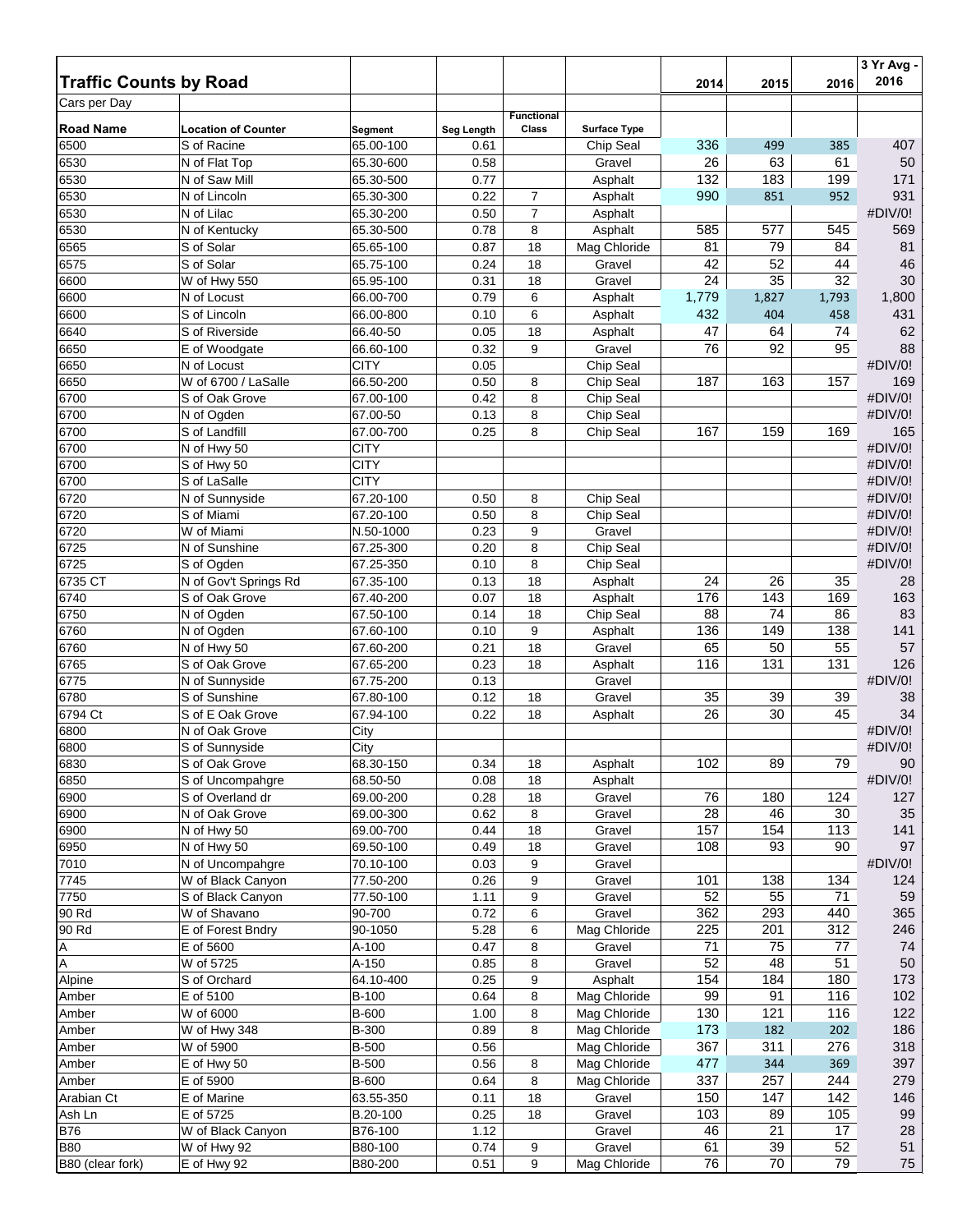| <b>Traffic Counts by Road</b> |                                                 |                      |              |                   |                     | 2014      | 2015       | 2016       | 3 Yr Avg -<br>2016 |
|-------------------------------|-------------------------------------------------|----------------------|--------------|-------------------|---------------------|-----------|------------|------------|--------------------|
| Cars per Day                  |                                                 |                      |              |                   |                     |           |            |            |                    |
|                               |                                                 |                      |              | <b>Functional</b> |                     |           |            |            |                    |
| <b>Road Name</b>              | <b>Location of Counter</b>                      | Segment              | Seg Length   | Class             | <b>Surface Type</b> |           |            |            |                    |
| Banner                        | E of 5100                                       | $C-100$              | 0.95         | 8                 | Gravel              |           |            |            | #DIV/0!            |
| Banner                        | W of Cedar                                      | $C-100$              | 0.95         | 8                 | Gravel              | 73        | 75         | 100        | 83                 |
| <b>Banner</b>                 | W of 6000                                       | $C-1000$             | 1.03         | 8                 | Gravel              | 41        | 49         | 37         | 42                 |
| <b>Banner</b>                 | E of Cedar                                      | $C-250$              | 0.04<br>0.88 | 8<br>8            | Chip Seal           | 161       | 150        | 189        | 167<br>273         |
| <b>Banner</b><br>Banner       | W of Hwy 348<br>E of Hwy 348                    | $C-300$<br>$C-400$   | 0.58         | 8                 | Asphalt<br>Asphalt  | 247<br>73 | 260<br>116 | 312<br>155 | 115                |
| <b>Banner</b>                 | W of 5400                                       | $C-500$              | 0.42         | 8                 | Asphalt             | 173       | 182        | 228        | 194                |
| <b>Banner</b>                 | E of 5400                                       | $C-600$              | 1.00         | 8                 | Asphalt             | 122       | 156        | 172        | 150                |
| <b>Banner</b>                 | W of 5500                                       | $C-600$              | 1.00         | 8                 | Asphalt             | 170       | 162        | 166        | 166                |
| <b>Banner</b>                 | E of N River                                    | $C-700$              | 0.28         | 8                 | Asphalt             | 57        | 69         | 62         | 63                 |
| Banner                        | W of Hwy 50                                     | $C-700$              | 0.28         | 8                 | Asphalt             | 40        | 40         | 108        | 63                 |
| Banner                        | E of Hwy 50                                     | $C-900$              | 0.26         | 8                 | Gravel              | 86        | 142        | 66         | 98                 |
| Banner                        | E of 5900                                       | $C-1000$             | 1.03         | 8                 | Gravel              | 76        | 95         | 58         | 76                 |
| Begonia                       | E of 5500                                       | $C.30-100$           | 0.50         | 8                 | Asphalt             | 167       | 196        | 160        | 174                |
| Begonia                       | W of 5600                                       | C.30-300             | 0.69         | 8                 | Asphalt             | 151       | 184        | 154        | 163                |
| Begonia                       | E of 5675                                       | C.30-400             | 0.50         | 8                 | Asphalt             | 180       | 191        | 182        | 184                |
| Begonia                       | W of 5725                                       | C.30-400             | 0.50         | 8                 | Asphalt             | 211       | 206        | 198        | 205                |
| <b>Black Canyon</b>           | W of 7750                                       | A-300                | 0.75         | 8                 | Chip Seal           | 202       | 228        | 243        | 224                |
| <b>Black Canyon</b>           | W of Hwy 92                                     | A-500                | 0.63         | 8                 | Chip Seal           | 370       | 417        | 443        | 410                |
| <b>Black Canyon Rd</b>        | S of Black canyon                               | F74-400              | 0.75         | 8                 | Chip Seal           | 163       | 169        | 194        | 175                |
| <b>Blossom</b>                | E of 5725                                       | $C.50-100$           | 1.15         | 8                 | Chip Seal           | 316       | 313        | 319        | 316                |
| Blossom                       | W of N River                                    | $C.50-300$           | 0.18         | 8                 | Chip Seal           | 282       | 288        | 337        | 302                |
| <b>Bostwick Park</b>          | E of Landfill Rd                                | M.72-300             | 4.14         |                   | Native              | 24        | 15         | 31         | 23                 |
| <b>Bostwick Park</b>          | E of Gate Top of Hill                           | L.75-300             | 0.25         |                   | Gravel              |           |            |            | #DIV/0!            |
| <b>Bostwick Park</b>          | N of Sanburgs                                   | M.72-250             | 2.91         |                   | Mag Chloride        |           |            |            | #DIV/0!            |
| <b>Bostwick Park</b>          | W of Hwy 347                                    | L.75-200             | 1.01         | $\overline{7}$    | Mag Chloride        | 119       | 102        | 119        | 113                |
| Buckhorn                      | E of Uncomphagre                                | W.75-100             | 1.73         | 8                 | Chip Seal           | 139       | 172        | 182        | 164                |
| Buckhorn                      | E of 7250                                       | W.75-350             | 4.96         |                   | Gravel              | 16        | 20         | 40         | 25                 |
| Buckhorn                      | E of Hwy 550                                    | $X.25-100$           | 1.16         | 8                 | Asphalt             | 225       | 257        | 283        | 255                |
| <b>Buckhorn</b>               | E of River                                      | X.25-100             | 1.16         | 8                 | Asphalt             |           |            |            | #DIV/0!            |
| <b>Buffalo Grass Dr</b>       | W of 6400                                       | <b>CITY</b>          |              |                   | Asphalt             | 376       | 419        | 465        | 420                |
| C37<br>C37                    | S of Delta County Line<br>E of Mesa County Line | C.37-100<br>C.37-100 | 3.35<br>3.35 | 9<br>9            | Gravel<br>Gravel    | 30<br>28  | 30<br>26   | 31<br>28   | $30\,$<br>27       |
| Carefree Dr                   | W of Marine                                     | 63.35-100            | 0.20         | 18                | Asphalt             | 76        | 59         | 73         | 69                 |
| Carnation                     | E of Hwy 50                                     | D-1000               | 0.49         | 8                 | Asphalt             | 435       | 477        | 500        | 471                |
| Carnation                     | W of 6000                                       | D-1100               | 0.50         | 8                 | Asphalt             | 297       | 289        | 332        | 306                |
| Carnation                     | E of 6000                                       | D-1200               | 1.26         | 8                 | Chip Seal           | 283       | 264        | 303        | 283                |
| Carnation                     | W of 6200                                       | D-1300               | 0.75         | 8                 | Chip Seal           | 169       | 162        | 167        | 166                |
| Carnation                     | W of Hwy 348                                    | D-250                | 0.62         | 18                | Chip Seal           | 110       | 108        | 106        | 108                |
| Carnation                     | E of Hwy 348                                    | D-300                | 0.98         | 8                 | Chip Seal           | 67        | 51         | 49         | 56                 |
| Carnation                     | W of 5400                                       | D-300                | 0.98         | 8                 | Chip Seal           | 83        | 85         | 91         | 86                 |
| Carnation                     | E of 5400                                       | D-600                | 1.02         | 8                 | Chip Seal           | 68        | 62         | 68         | 66                 |
| Carnation                     | W of 5500                                       | D-600                | 1.02         | 8                 | Chip Seal           | 140       | 87         | 97         | 108                |
| Carnation                     | W of Hwy 50                                     | D-900                | 0.23         | 8                 | Asphalt             | 281       | 288        | 282        | 284                |
| Cedar                         | S of Banner                                     | 51.50-200            | 1.24         | 8                 | Chip Seal           | 110       | 117        | 123        | 117                |
| Cedar                         | W of Hwy 348                                    | $E-150$              | 0.37         | 8                 | Chip Seal           | 147       | 132        | 107        | 129                |
| Charolis Dr                   | E of Hwy 90                                     | P.65-100             | 0.23         | 18                | Mag Chloride        | 54        | 51         | 63         | 56                 |
| Chipeta Dr                    | W of Hwy 550                                    | 64.50-100            | 0.47         | 6                 | Asphalt             | 2,851     | 3,349      | 3,275      | 3,158              |
| Chipeta Dr                    | W of Ute Indian Museum                          | 64.50-100            | 0.47         | 6                 | Asphalt             |           | 2,851      | 3,213      | 3,032              |
| Chipeta Dr                    | S of Oak Grove                                  | 64.50-350            | 0.27         | 6                 | Asphalt             | 2,596     | 2,938      | 3,006      | 2,847              |
| Chipeta Dr                    | N of Oak Grove                                  | 64.50-400            | 0.40         | 6                 | Asphalt             | 3,424     | 2,819      | 3,490      | 3,244              |
| Chipeta Dr                    | S of Sunset Dr                                  | 64.50-400            | 0.40         | 6                 | Asphalt             |           |            |            | #DIV/0!            |
| Chipeta Dr                    | N of Sunset Dr                                  | 64.50-450            | 0.11         | 6                 | Asphalt             |           |            |            | #DIV/0!            |
| Chipeta Dr                    | S of Hwy 90/S of Pierce                         | 64.50-650            | 0.06         | 6                 | Asphalt             | 4,242     | 4,711      | 5,051      | 4,668              |
| Chipeta Dr                    | S of Spring Creek/N of Willow                   | 64.50-650            | 0.06         | 6                 | Asphalt             | 4,054     | 4,422      | 4,690      | 4,389              |
| Chu Chu Lane                  | E of 6200                                       | O.37-100             | 0.18         | 18                | Asphalt             | 270       | 250        | 233        | 251                |
| Church                        | S of Olathe city limit                          | 59.45-500            | 0.24         | 8                 | Asphalt             | 527       | 570        | 582        | 560                |
| Church                        | S of S River                                    | G-800                | 0.25         | 8                 | Gravel              | 105       | 106        | 119        | 110                |
| Cimarron Rd                   | S of P77                                        | P77-100              | 5.17         | 8                 | Mag Chloride        | 311       | 273        | 307        | 297                |
| Cimarron Rd                   | S of Hwy 50                                     | V81-100              | 5.92         | 8                 | Mag Chloride        | 378       | 330        | 386        | 365                |
| Cimarron Rd                   | <b>Bridge at Little Cimarron</b>                | V81-100              | 5.92         |                   | Mag Chloride        |           |            |            | #DIV/0!            |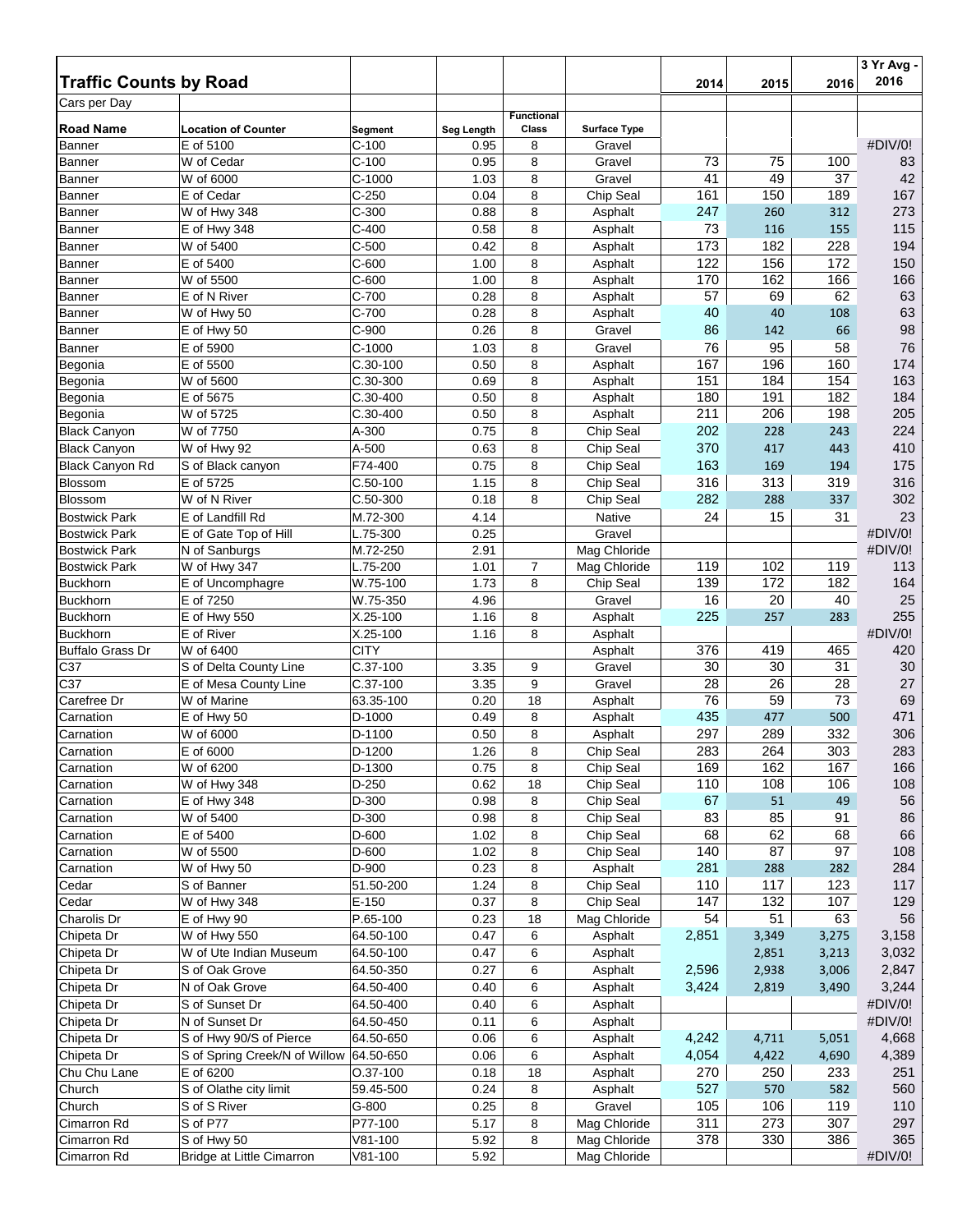|                               |                            |                      |              |                   |                              |            |            |            | $\overline{3}$ Yr Avg - |
|-------------------------------|----------------------------|----------------------|--------------|-------------------|------------------------------|------------|------------|------------|-------------------------|
| <b>Traffic Counts by Road</b> |                            |                      |              |                   |                              | 2014       | 2015       | 2016       | 2016                    |
| Cars per Day                  |                            |                      |              | <b>Functional</b> |                              |            |            |            |                         |
| <b>Road Name</b>              | <b>Location of Counter</b> | Segment              | Seg Length   | Class             | <b>Surface Type</b>          |            |            |            |                         |
| <b>Cimarron Rd</b>            | At Gunnison County Line    | $V81 - 100$          | 5.92         | 8                 | Mag Chloride                 | 301        | 284        | 309        | 298                     |
| Cimarron Rd                   | S of Shears                | $V81 - 100$          | 5.92         |                   | Mag Chloride                 |            |            |            | #DIV/0!                 |
| Clear Fork (B80 RD)           | E of Hwy 92                | B80-200              | 0.51         |                   | Gravel                       | 76         | 70         | 79         | 75                      |
| Clear Fork                    | S of Delta Co              | B80-300              | 4.64         | 8                 | Gravel                       | 79         | 79         | 98         | 85                      |
| Cobble Dr                     | W of Chipeta               | <b>CITY</b>          |              | 19                | Asphalt                      | 777        | 966        | 801        | 848                     |
| Coffman Ln                    | W of Olathe City Limit     | 58.80-400            | 0.17         | 8                 | Chip Seal                    | 268        | 287        | 260        | 272                     |
| Coffman Ln                    | Syschg to Colorow          | 58.80-450            | 0.80         | 8                 | Asphalt                      |            |            |            | #DIV/0!                 |
| Colorow                       | E of 5700                  | D.20-200             | 0.25         | 8                 | Mag Chloride                 | 161        | 124        | 135        | 140                     |
| Colorow                       | E of 5725 Rd               | D.20-300             | 1.99         | 8                 | Mag Chloride                 | 120        | 90         | 96         | 102                     |
| Colorow                       | N of Coffman Lane          | D.20-300             | 1.99         | 8                 | Gravel                       | 119        | 94         | 115        | 109                     |
| County Rd<br>Dales Ln         | E of Hwy 50<br>W 6900      | L.50-20<br>P.30-100  | 0.73<br>0.21 | 9<br>18           | Asphalt<br>Gravel            | 170<br>25  | 231<br>22  | 170<br>21  | 190<br>23               |
| Dalia                         | E of Hwy 348               | $E-200$              | 0.87         | 8                 | Asphalt                      | 192        | 238        | 227        | 219                     |
| Dalia                         | W of 5700                  | $E-400$              | 0.48         | 8                 | Asphalt                      | 275        | 247        | 287        | 270                     |
| Dalia                         | E of 5700                  | E-500                | 1.00         | 8                 | Gravel                       | 75         | 95         | 68         | 79                      |
| Dalia                         | E of 6000                  | E-600                | 0.30         | 18                | Gravel                       | 79         | 83         | 107        | 90                      |
| Dandy                         | E of 5800                  | E.70-100             | 0.24         | 8                 | Gravel                       | 35         | 55         | 47         | 46                      |
| Dave Wood Rd                  | S of Popular               | 62.50-75             | 3.67         | 8                 | Asphalt                      | 562        | 669        | 628        | 620                     |
| Dave Wood Rd                  | At Ouray co line           | 60.20-100            | 1.91         | 8                 | Mag Chloride                 | 225        | 295        | 196        | 239                     |
| Dave Wood Rd                  | At end of Oil              | 60.20-300            | 0.27         | 8                 | Asphalt                      |            | 434        | 417        | 426                     |
| Dave Wood Rd                  | E of Divide                | EE58-100             | 1.25         | 8                 | Mag Chloride                 | 150        | 204        | 179        | 178                     |
| Dave Wood Rd                  | E of Sanborn Park          | JJ45-300             | 2.86         | 8                 | Gravel                       | 61         | 101        | 90         | 84                      |
| Dave Wood Rd                  | S of 6250 to Tres Coyote   | 60.20-400            | 3.67         | $\overline{7}$    | Asphalt                      | 358        | 434        | 417        | 403                     |
| Dave Wood Rd                  | N of Sanborn Park          | JJ45-700             | 1.62         |                   | Mag Chloride                 | 116        | 170        | 147        | 144                     |
| Dave Wood Rd                  | W of Elk Mountain Resort   | JJ58-300             | 2.32         |                   | Mag Chloride                 |            |            |            | #DIV/0!                 |
| Dave Wood Rd                  | W of Divide Rd             | JJ45-700             | 1.61         | 8                 | Gravel                       |            |            |            | #DIV/0!                 |
| David                         | W of 6000 (E of Hwy 50)    | E.75-300             | 0.28         | 8                 | Asphalt                      | 738        | 770        | 816        | 775                     |
| David                         | W of 6200                  | E.75-700             | 0.44         | 8                 | Mag Chloride                 | 300        | 310        | 315        | 308                     |
| David                         | E of 6200                  | E.75-900             | 0.22         | 18                | Mag Chloride                 | 300        |            |            | 300                     |
| Divide                        | W of 25 Mesa               | M26-270              | 2.29         | 6                 | Gravel                       |            |            | 162        | 162                     |
| Divide                        | E of 25 Mesa               | M26-300              | 0.53         | 6                 | Gravel                       |            |            | 192        | 192                     |
| Divide                        | W of Transfer              | M26-1000             | 1.01         | 6                 | Gravel                       | 200        | 100        | 126        | 142                     |
| Divide                        | N of Davewood              | Y50-350              | 2.54         | 8                 | Gravel                       | 73         | 82         | 75         | 77                      |
| Divide                        | S of 90 Rd                 | Y50-100              | 2.07         | 8                 | Gravel                       | 71         | 63         | 60         | 65                      |
| E Borough<br>E Borough        | E of 6700<br>N of Locust   | M.50-100<br>M.50-400 | 0.47<br>0.13 | 18<br>18          | Mag Chloride<br>Mag Chloride | 182<br>301 | 183<br>282 | 187<br>315 | 184<br>299              |
| E20                           | W of 5700                  | E.20-100             | 0.28         | 18                | Gravel                       | 23         | 14         | 10         | 16                      |
| E81                           | W of HWY 92                | E81-200              | 0.72         | 9                 | Gravel                       | 27         | 29         | 38         | 31                      |
| Earle Ln                      | S of Fruit Park Rd         | 64.27-100            | 0.06         | 19                | Gravel                       | 117        | 93         | 89         | 100                     |
| East Mesa                     | E of Hwy 50                | F.25-100             | 1.05         | 8                 | Chip Seal                    | 271        | 254        | 237        | 254                     |
| East Mesa                     | W of 6075                  | F.25-100             | 1.05         | 8                 | Chip Seal                    | 160        | 153        | 164        | 159                     |
| East Mesa                     | E of 6075                  | F.25-200             | 0.50         | 8                 | Chip Seal                    | 183        | 205        | 211        | 200                     |
| East Mesa                     | W of 6150                  | F.25-300             | 0.15         | 8                 | Chip Seal                    | 104        | 110        | 116        | 110                     |
| Easter Rd                     | E of 5300                  | $F-100$              | 1.18         | 8                 | Gravel                       | 71         | 62         | 86         | 73                      |
| Easter Rd                     | W of 5400                  | $F-150$              | 0.04         | 8                 | Gravel                       | 82         | 99         | 108        | 96                      |
| Easter Rd                     | E of 5400                  | F-200                | 0.99         | 8                 | Asphalt                      | 208        | 237        | 261        | 235                     |
| Easter Rd                     | W of 5500/Hwy 348          | $F-200$              | 0.99         | 8                 | Asphalt                      | 231        | 213        | 235        | 226                     |
| Falcon                        | W of 5425                  | $G-100$              | 0.66         | 9                 | Gravel                       | 62         | 102        | 74         | 79                      |
| Falcon                        | E of Hwy 50                | G-1000               | 0.90         | 6                 | Asphalt                      | 942        | 726        | 996        | 888                     |
| Falcon                        | W of Hwy 50                | G-900                | 0.08         | 8                 | Asphalt                      |            | 165        | 207        | 186                     |
| Falcon                        | W of 6075                  | G-1000               | 0.90         | 6                 | Asphalt                      | 828        | 912        | 939        | 893                     |
| Falcon                        | W of 6150                  | G-1100               | 0.76         | 6                 | Asphalt                      | 665        | 764        | 777        | 735                     |
| Falcon                        | W of 6400                  | G-1300               | 1.99         | 6                 | Asphalt                      | 408        | 399        | 431        | 413                     |
| Falcon                        | W of 5500                  | G-400                | 0.55         | 8                 | Mag Chloride                 | 214        | 238        | 230        | 227                     |
| Falcon                        | E of 5500                  | $G-500$              | 0.50         | 8                 | Gravel                       | 56         | 56         | 65         | 59                      |
| Falcon                        | E of 5550                  | G-500                | 0.50         | 8                 | Gravel                       | 47         | 63         | 64         | 58                      |
| Falcon                        | W of 5550                  | G-500                | 0.50         | 8                 | Gravel                       | 40         | 51         | 64         | 52                      |
| Falcon                        | W of 5600                  | $G-550$              | 0.51         | 8                 | Gravel                       | 45         | 41         | 54         | 47                      |
| Fern                          | E of 5600<br>W of 5700     | G.20-100<br>G.20-300 | 0.78<br>0.06 | 8<br>8            | Gravel<br>Gravel             | 60<br>39   | 40<br>51   | 44<br>54   | 48<br>48                |
| Fern<br>Flat Top              | E of 6530                  |                      |              | 9                 | Gravel                       | 75         | 84         | 92         | 84                      |
|                               |                            | K.55-100             | 1.49         |                   |                              |            |            |            |                         |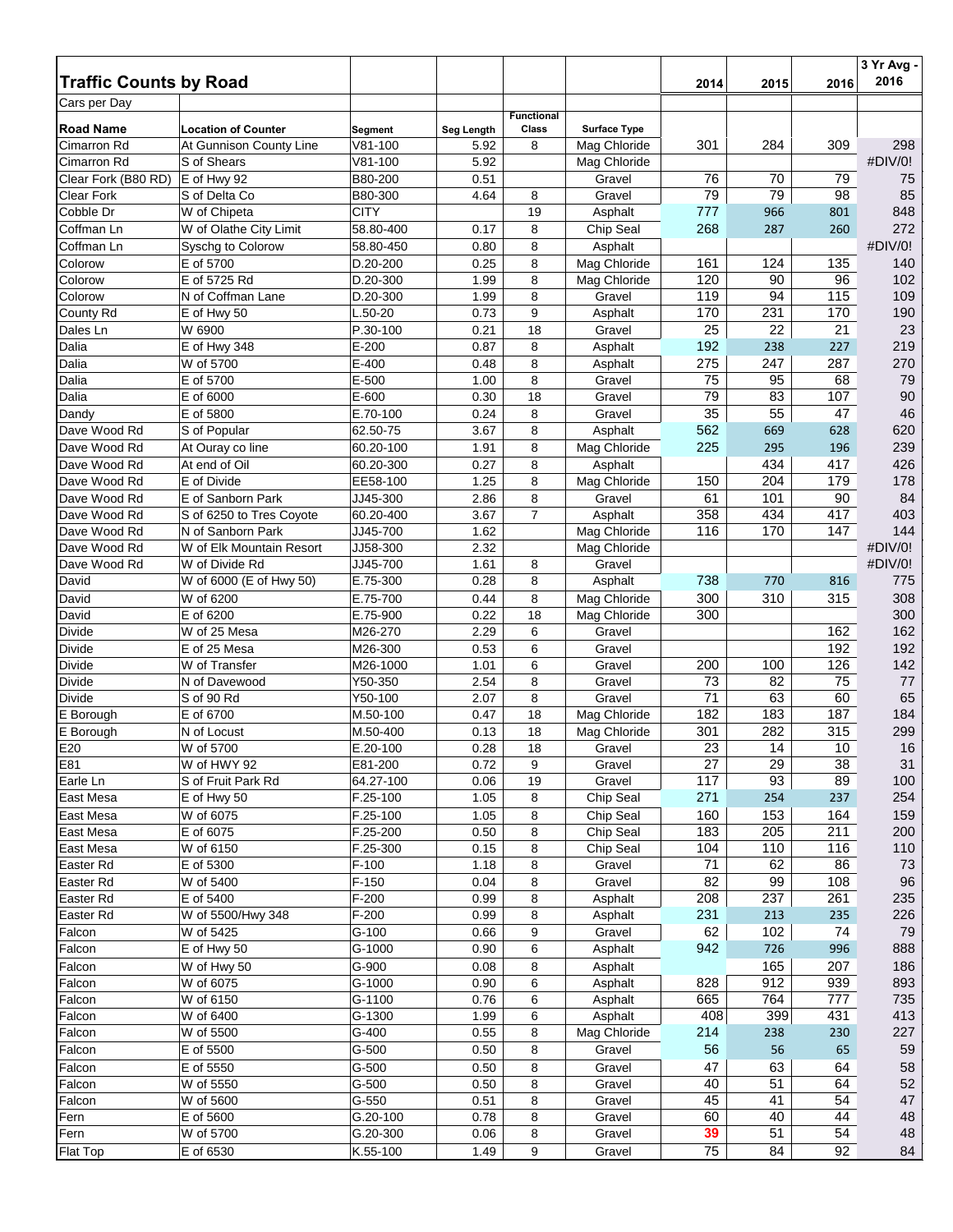| <b>Traffic Counts by Road</b> |                             |              |            |                   |                     |      |      | 2016 | 3 Yr Avg -<br>2016 |
|-------------------------------|-----------------------------|--------------|------------|-------------------|---------------------|------|------|------|--------------------|
| Cars per Day                  |                             |              |            |                   |                     | 2014 | 2015 |      |                    |
|                               |                             |              |            | <b>Functional</b> |                     |      |      |      |                    |
| <b>Road Name</b>              | <b>Location of Counter</b>  | Segment      | Seg Length | Class             | <b>Surface Type</b> |      |      |      |                    |
| Fox Hill Rd                   | W of 5500                   | G.75-100     | 0.41       | 8                 | Gravel              | 45   | 48   | 45   | 46                 |
| <b>Fruit Park</b>             | E of 6400                   | $O.30 - 100$ | 0.28       | 18                | Asphalt             | 213  | 210  | 209  | 211                |
| <b>Fruit Park</b>             | W of Chipeta                | O.30-200     | 0.11       | 18                | Asphalt             | 353  | 363  | 394  | 370                |
| <b>Fruit Park Trail</b>       | W of Fruit Park Rd          | $O.30 - 50$  | 0.18       | 18                | Gravel              |      |      |      | #DIV/0!            |
| <b>GG47</b>                   | N of Sanborn Park           | GG47-100     | 2.35       | 9                 | Gravel              | 14   | 16   | 16   | 15                 |
| Gerry                         | W of 6250                   | P.32-100     | 0.10       | 18                | Gravel              | 36   | 39   | 43   | 39                 |
| Golden CT                     | E of 6075                   | H.65-100     | 0.10       |                   | Asphalt             | 66   | 55   | 51   | 57                 |
| <b>Government Springs</b>     | N of Ouray County Line      | 66.00-50     | 1.76       | 8                 | Asphalt             | 145  | 139  | 139  | 141                |
| <b>Government Springs</b>     | S of V66 Trail - End of Oil | 66.00-100    | 0.13       | 8                 | Asphalt             | 179  | 164  | 174  | 172                |
| <b>Government Springs</b>     | W of Horsefly               | 66.00-200    | 0.18       | 8                 | Asphalt             | 245  | 299  | 289  | 278                |
| <b>Government Springs</b>     | W of Hwy 550                | 66.00-400    | 0.11       | 8                 | Asphalt             | 414  | 498  | 511  | 474                |
| Guernsey                      | E of 6075                   | H.90-100     | 0.10       | 18                | Gravel              | 131  | 153  | 151  | 145                |
| Gunnison                      | E of S River                | H.75-100     | 0.44       | 8                 | Mag Chloride        | 142  | 173  | 128  | 148                |
| Gunnison                      | W of Hwy 50                 | H.75-500     | 0.30       | 8                 | Mag Chloride        | 134  | 181  | 187  | 167                |
| Gunnison                      | E of Hwy 50                 | H.75-600     | 0.18       | 8                 | Chip Seal           | 658  | 621  | 660  | 646                |
| Gunnison                      | E of 6075                   | H.75-650     | 0.10       | 8                 | Chip Seal           | 524  | 502  | 600  | 542                |
| Hanks Valley                  | W of Sanborn Park           | GG52-100     | 12.87      | 9                 | Gravel              | 23   | 24   | 26   | 24                 |
| Harvest                       | E of 6075                   | 1.20-200     | 0.18       | 18                | Mag Chloride        | 90   | 107  | 102  | 100                |
| Herman                        | W of 5500                   | $H-100$      | 0.38       | 9                 | Gravel              | 23   | 19   | 20   | 21                 |
| Herman                        | W of S River                | H-500        | 0.45       | 18                | Gravel              | 89   | 97   | 91   | 92                 |
| Herman                        | E of Hwy 50                 | H-600        | 0.20       | 18                | Gravel              | 90   | 89   | 172  | 117                |
| Hickory                       | W of 5600                   | $I-600$      | 0.28       | 6                 | Asphalt             | 181  | 225  | 254  | 220                |
| Hickory                       | Between 5650/5700           | $I - 700$    | 0.43       | 8                 | Mag Chloride        | 108  | 93   | 94   | 98                 |
| <b>High Mesa</b>              | N of Ida                    | 58.25-100    | 2.37       | 8                 | Asphalt             | 276  | 250  | 280  | 269                |
| High Mesa                     | S of 5825                   | 58.25-150    | 1.26       | 8                 | Asphalt             | 332  | 354  | 382  | 356                |
| Hillsdale                     | E of 6075                   | $1.10 - 100$ | 0.09       | 18                | Mag Chloride        | 331  | 293  | 353  | 326                |
| Hillside                      | N of Jasmine                | 57.10-100    | 1.07       | 6                 | Asphalt             | 349  | 257  | 357  | 321                |
| Hillside                      | S of Ida                    | 57.10-100    | 1.07       | 6                 | Asphalt             | 346  | 376  | 394  | 372                |
| Hillside                      | E of 5650                   | 57.10-300    | 0.60       | 6                 | Asphalt             | 312  | 347  | 394  | 351                |
| Holly                         | E of 6400                   | I.50-500     | 0.80       | 18                | Gravel              | 16   | 38   | 35   | 30                 |
| Holly                         | W of 5600                   | I.50-300     | 0.36       | 8                 | Gravel              | 55   | 59   | 57   | 57                 |
| Horsefly                      | S of Govt Springs           | 68.00-100    | 2.13       | 8                 | Asphalt             | 112  | 139  | 141  | 131                |
| Howdy Ct                      | W of 6400                   | I.85-100     | 0.15       | 18                | Asphalt             |      |      |      | #DIV/0!            |
| Hwy 550 Frontage              | S of Government Springs     | $V.68-100$   | 1.61       | 8                 | Gravel              |      | 85   | 96   | 91                 |
| Hwy 550 Frontage              | N of Gov't Springs Rd       | $V.68 - 200$ | 0.61       | 8                 | Gravel              |      | 50   | 70   | 60                 |
| Hwy 550 Frontage              | S of Solar                  | $V.68-350$   | 1.22       | 8                 | Gravel              |      | 253  | 224  | 239                |
| Hwy 550 Frontage              | N of Solar                  | $V.68-400$   | 0.30       | 8                 | Gravel              |      | 74   | 64   | 69                 |
| Hwy 550 Frontage              | S of Racine                 | $V.68-500$   | 0.31       | 8                 | Gravel              |      | 64   | 58   | 61                 |
| Hwy 550 Frontage              | N of Racine                 | $V.68-600$   | 0.84       | 8                 | Gravel              |      | 44   | 42   | 43                 |
| Hwy 90                        | W of Shavano                | 90-1300      | 6.62       | 6                 | Mag Chloride        | 362  | 293  | 440  | 365                |
| Hwy 90                        | E of Marine                 | State        |            | 6                 | Asphalt             |      |      |      | #DIV/0!            |
| <b>Hwy 90</b>                 | End of oil                  | State        |            | 6                 | Asphalt             |      |      |      | #DIV/0!            |
| <b>Hwy 90</b>                 | S of Spring Creek           | State        |            | 2                 | Asphalt             |      |      |      | #DIV/0!            |
| <b>Hwy 90</b>                 | S of W Oak Grove            | <b>State</b> |            | 6                 | Asphalt             |      |      |      | #DIV/0!            |
| Hwy 90                        | W of Marine                 | <b>State</b> |            | $\overline{c}$    | Asphalt             |      |      |      | #DIV/0!            |
| Hwy 90                        | E of 6250                   | State        |            | 6                 | Asphalt             |      |      |      | #DIV/0!            |
| <b>Hwy 90</b>                 | W of 6250                   | State        |            | 6                 | Asphalt             |      |      |      | #DIV/0!            |
| l 83                          | S of J 82                   | 183-200      | 1.92       | 9                 | Gravel              | 39   | 31   | 34   | 35                 |
| Ida                           | W of Jade                   | 63.40-200    | 0.72       | 9                 | Gravel              | 178  | 204  | 220  | 201                |
| Ida                           | E of Hillside               | $J-100$      | 0.98       | 8                 | Chip Seal           | 129  | 112  | 119  | 120                |
| Ida                           | W of 5850                   | $J-250$      | 0.39       | 8                 | Chip Seal           | 215  | 206  | 178  | 200                |
| Ida                           | W of 5850 / North side of Y | $J-300$      | 0.08       | 8                 | Asphalt             | 135  | 113  | 101  | 116                |
| Ida                           | W of High Mesa              | $J-400$      | 0.24       | 8                 | Chip Seal           | 246  | 183  | 253  | 227                |
| Ida                           | E of 5880                   | $J-550$      | 0.62       | 8                 | Mag Chloride        | 279  | 241  | 301  | 274                |
| Ida                           | W of S River                | J-650        | 0.32       | 8                 | Chip Seal           | 381  | 378  | 365  | 375                |
| Ida                           | E of 6200                   | J-675        | 0.24       | 8                 | Mag Chloride        |      | 93   |      | 93                 |
| Ida                           | W of 6400                   | J-750        | 0.32       | 6                 | Chip Seal           | 257  | 231  | 282  | 257                |
| II Rd                         | E of Dave Wood              | JJ58-200     | 1.75       |                   | Gravel              | 51   | 80   | 76   | 69                 |
| II Rd                         | W of Dave Wood              | $II-400$     | 0.76       |                   | Gravel              | 10   | 22   | 17   | 16                 |
| <b>J82</b>                    |                             | J82-100      | 1.17       | 9<br>9            | Gravel              | 104  | 82   | 78   | 88                 |
| J82                           | E of Hwy 92<br>E of 183     | J82-200      | 1.29       | 9                 |                     |      | 33   | 51   | 42                 |
|                               |                             |              |            |                   | Gravel              |      |      |      |                    |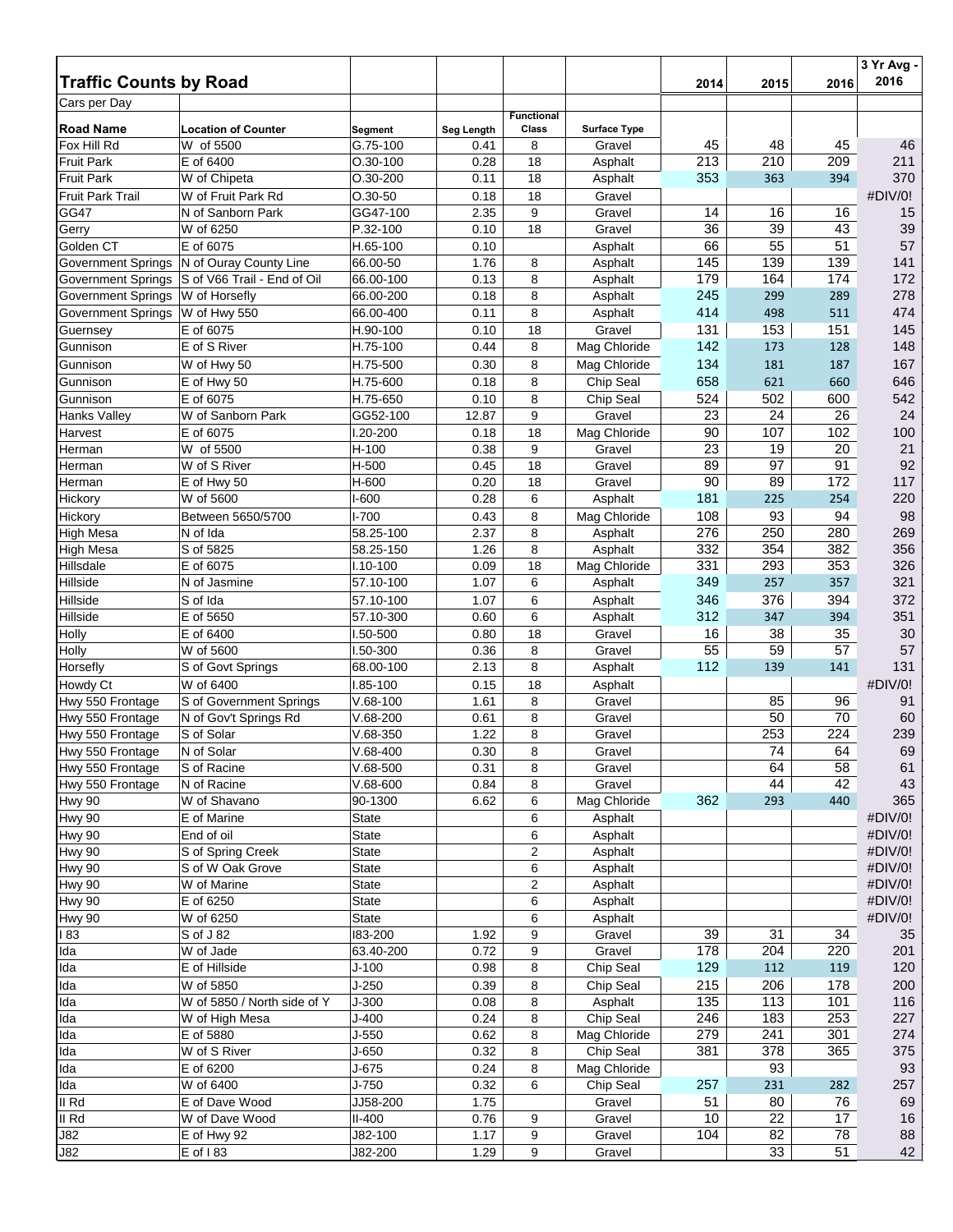| <b>Traffic Counts by Road</b> |                                 |                      |                   |                   |                     | 2014     | 2015     | 2016      | 3 Yr Avg -<br>2016 |
|-------------------------------|---------------------------------|----------------------|-------------------|-------------------|---------------------|----------|----------|-----------|--------------------|
| Cars per Day                  |                                 |                      |                   |                   |                     |          |          |           |                    |
|                               |                                 |                      |                   | <b>Functional</b> |                     |          |          |           |                    |
| <b>Road Name</b>              | <b>Location of Counter</b>      | Segment              | <b>Seg Length</b> | Class             | <b>Surface Type</b> |          |          |           |                    |
| <b>JJ58</b>                   | N of San Miguel County Line     | JJ58-100             | 0.40              | 8                 | Gravel              | 50       | 26       | 72        | 49                 |
| Jacaranda Wy                  | W of 6400                       | $J.40 - 100$         | 0.24              |                   | Asphalt             |          |          |           | #DIV/0!            |
| Jacob                         | S of Jig                        | K.59-100             | 0.30              | 18                | Asphalt             | 72       | 62       | 57        | 64                 |
| Jade                          | S of Ida                        | 63.40-150            | 0.26              | 6                 | Asphalt             | 352      | 354      | 399       | 368                |
| Jade                          | E of 6200                       | $J.50-100$           | 0.10              | 8                 | Chip Seal           | 139      | 133      | 157       | 143                |
| Jade                          | W of 6300                       | $J.50-300$           | 0.51              | 8                 | Asphalt             | 147      | 151      | 175       | 158                |
| Jade                          | E of 6300                       | $J.50 - 400$         | 0.31              | 6                 | Asphalt             | 404      | 413      | 446       | 421                |
| Jasmine                       | W of 5850                       | K-300                | 0.51              | 6                 | Asphalt             | 361      | 379      | 368       | 369                |
| Jasmine                       | E of 5850                       | K-400                | 0.27              | 8                 | Gravel              | 34       | 32       | 47        | 38                 |
| Jasmine                       | W of 5880                       | K-450<br>K-1700      | 0.27              | 8                 | Gravel              | 51<br>57 | 46<br>48 | 53        | 50<br>48           |
| Jay Jay                       | E of 6450<br>W of 6300          | K-1100               | 0.25<br>0.48      | 8<br>6            | Gravel<br>Chip Seal | 294      | 354      | 39<br>319 | 322                |
| Jay Jay<br>Jay Jay            | W of 6075                       | K-600                | 1.27              | 6                 | Chip Seal           | 1,193    | 1,065    | 1,302     | 1,187              |
| Jay Jay                       | W of Hwy 50                     | K-700                | 0.15              | 6                 | Chip Seal           | 1,615    | 1,508    | 1,871     | 1,665              |
| Jay Jay                       | E of Hwy 50                     | K-800                | 0.52              | 6                 | Asphalt             | 464      | 503      | 480       | 482                |
| Jeremy                        | S of Jig W                      | K.51-100             | 0.09              | 18                | Asphalt             | 78       | 74       | 73        | 75                 |
| Jeremy                        | S of Jig E                      | K.51-200             | 0.50              | 18                | Asphalt             | 136      | 122      | 118       | 125                |
| Jig                           | W of 6450                       | K50-1050             | 0.25              | 8                 | Gravel              | 35       | 43       | 57        | 45                 |
| Jig                           | W of 6250                       | K50-650              | 0.33              | 18                | Chip Seal           | 169      | 134      | 142       | 148                |
| Jig                           | W of 6390                       | K.50-1000            | 0.24              | 8                 | Chip Seal           | 175      | 111      | 156       | 147                |
| Jig                           | W of 5850                       | K.50-300             | 0.23              | 8                 | Gravel              | 107      | 134      | 119       | 120                |
| Jig                           | E of 5850                       | K.50-350             | 0.12              | 6                 | Asphalt             |          | 516      | 580       | 548                |
| Jig                           | W of 5975                       | K50-450              | 0.73              | 6                 | Chip Seal           | 708      | 643      | 762       | 704                |
| Jig                           | S of Joe Pye                    | K.50-500             | 0.33              | 6                 | Asphalt             | 720      | 811      | 840       | 790                |
| Jig                           | W of 6300                       | K.50-850             | 0.08              | 18                | Asphalt             | 456      | 495      | 516       | 489                |
| Jig                           | E of 6300                       | K.50-900             | 0.27              | 8                 | Chip Seal           | 406      | 364      | 393       | 388                |
| Joe Pye Dr                    | W of Jig                        | J.95-100             | 0.19              | 18                | Gravel              | 61       | 85       | 121       | 89                 |
| Joey                          | W of S River                    | $J.90-100$           | 0.52              | 18                | Gravel              | 96       | 93       | 84        | 91                 |
| Jordan Ct                     | E of 6300                       | $J.89-100$           | 0.19              | 18                | Mag-Private Pay     | 69       | 83       | 69        | 74                 |
| Juniper                       | E of 6300                       | K.90-100             | 0.12              | 8                 | Asphalt             | 284      | 361      | 329       | 325                |
| Juniper                       | W of 6390                       | K.90-150             | 0.93              | 8                 | Asphalt             | 54       | 55       | 69        | 59                 |
| Kail Ct                       | N of Lincoln                    | 65.35-100            | 0.21              | 18                | Asphalt             | 82       | 86       | 85        | 84                 |
| Kansas                        | N of LaSalle                    | L.20-100             | 0.68              | 9                 | Asphalt             | 98       | 113      | 120       | 110                |
| Kansas                        | W of 6100                       | L.20-200             | 0.81              | 9                 | Gravel              | 122      | 101      | 112       | 112                |
| Kentucky                      | E of 6450                       | $L.15 - 100$         | 0.44              | $\overline{7}$    | Chip Seal           | 466      | 449      | 585       | 500                |
| Kentucky                      | W of 6530                       | $L.15 - 150$         | 0.31              | $\overline{7}$    | Chip Seal           | 453      | 421      | 551       | 475                |
| Kentucky                      | W of 6495                       | L.15-150             | 0.31              | $\overline{7}$    | Chip Seal           |          |          |           | #DIV/0!            |
| Kinikin                       | E of Woodgate                   | O73-100              | 1.79              | 6                 | Chip Seal           | 395      | 486      | 391       | 424                |
| Kinikin                       | W of South Canal                | O73-200              | 0.88              | 8                 | Chip Seal           | 165      | 211      | 200       | 192                |
| Kinikin                       | $\overline{W}$ of Hwy 50        | O73-700              | 0.50              | $\overline{7}$    | Mag Chloride        | 92       | 76       | 90        | 86                 |
| Kiowa                         | E of Shavano Valley             | $L-100$              | 0.30              | 8                 | Chip Seal           | 144      | 134      | 114       | 131                |
| Kiowa                         | W of 5850                       | L-300                | 0.52              | 8                 | Chip Seal           | 196      | 184      | 178       | 186                |
| Kourtney Ln                   | W of 6530                       | L.30-200             | 0.25              | 18                | Gravel              | 123      | 125      | 111       | 120                |
| Kristal Dr                    | W of 5975                       | L.10-100             | 0.24              | 18                | Gravel              | 106      | 72       | 84        | 87                 |
| L Rd                          | N of Marine                     | 62.55-100            | 0.46              | 18                | Chip Seal           |          |          |           | #DIV/0!            |
| L Rd                          | N of Marine (East)              | 62.55-100            | 0.46              | 18                | Chip Seal           | 116      | 121      | 99        | 112                |
| L Rd<br>L37 Rd                | N of Marine (West)              | 62.55-100<br>L37-100 | 0.46<br>3.54      | 18<br>9           | Chip Seal<br>Native | 87<br>11 | 91<br>9  | 97<br>9   | 92<br>10           |
| Lakeview Ct                   | At the County Line<br>W of 5975 | K.60-100             | 0.08              | 18                | Gravel              | 124      | 148      | 199       | 157                |
| Landfill                      | E of 6700                       | L.80-150             |                   | 6                 | Asphalt             |          | 279      | 330       | 305                |
| Landfill                      | E of 6600                       | L.80-100             | 0.86              | 6                 | Asphalt             | 425      | 481      | 420       | 442                |
| Largo Ln                      | W of 6650                       | M.30-850             | 0.10              | 18                | Asphalt             | 134      | 128      | 146       | 136                |
| Lark Ln                       | S of Hwy 90                     | 64.08-100            | 0.12              | 19                | Asphalt             | 162      | 179      | 207       | 183                |
| Lark Spur Dr                  | N of Maple Grove                | 59.45-50             | 0.05              | 18                | Asphalt             | 106      | 103      | 139       | 116                |
| LaSalle                       | E of 5975                       | M-100                | 0.38              | 6                 | Chip Seal           | 509      | 481      | 558       | 516                |
| LaSalle                       | E of 6100                       | M-250                | 0.76              | 6                 | Chip Seal           | 1,084    | 1,009    | 1,032     | 1,042              |
| LaSalle                       | N of Kansas                     | M-100                |                   |                   |                     |          |          |           | #DIV/0!            |
| LaSalle                       | W of 6100                       | M-225                | 0.19              |                   | Asphalt             | 656      | 685      | 739       | 693                |
| LaSalle                       | W of 6175                       | M-250                | 0.76              | 6                 | Chip Seal           | 1,220    | 1,102    | 1,097     | 1,140              |
| LaSalle                       | E of 6175                       | M-300                | 0.24              | 6                 | Chip Seal           | 1,460    | 1,263    | 1,310     | 1,344              |
| LaSalle                       | W of Hwy 50                     | M-400                | 0.89              | 6                 | Chip Seal           | 3,025    | 2,749    | 3,084     | 2,953              |
|                               |                                 |                      |                   |                   |                     |          |          |           |                    |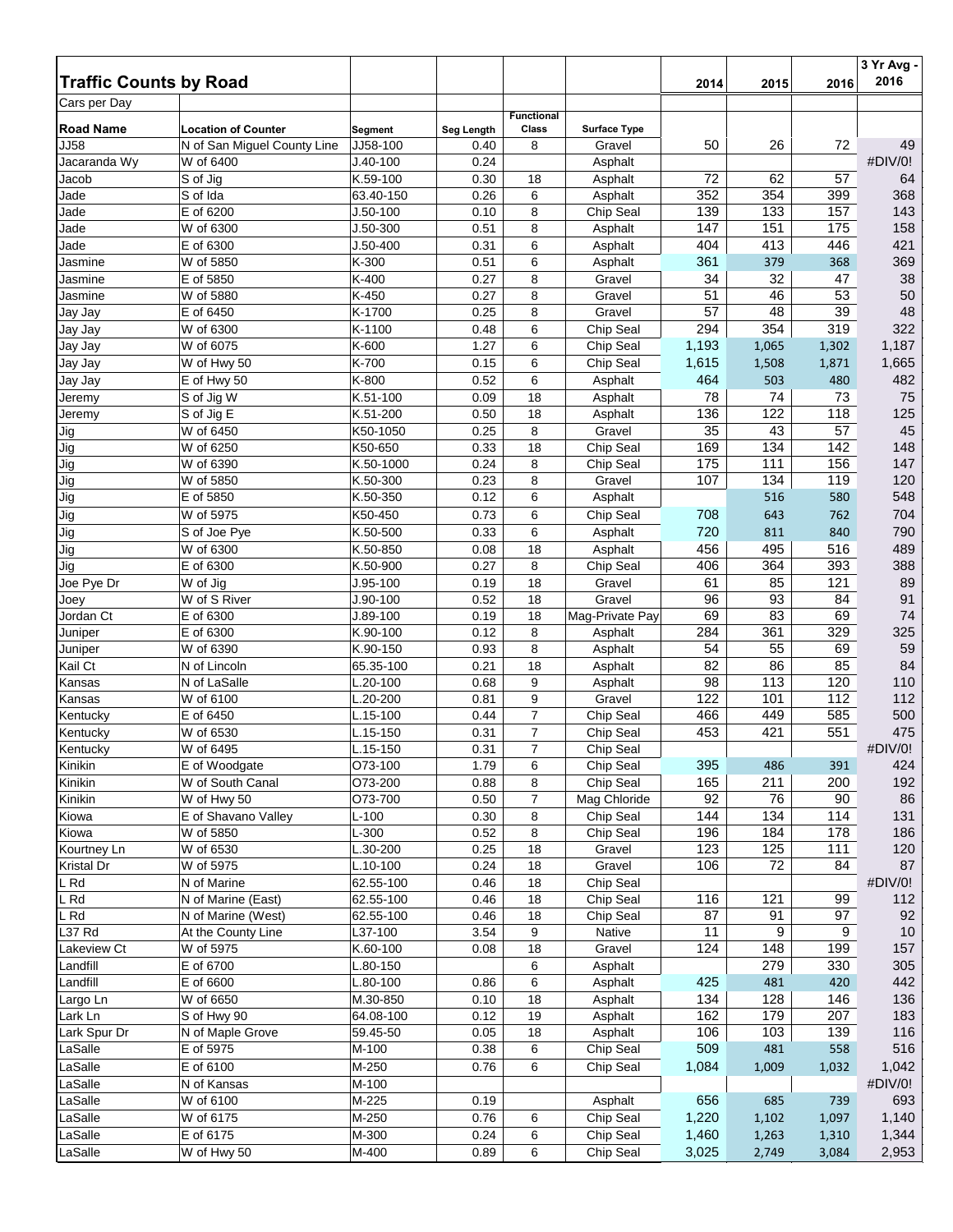|                                        |                                         |                              |              |                   |                                 |            |            |            | 3 Yr Avg -     |
|----------------------------------------|-----------------------------------------|------------------------------|--------------|-------------------|---------------------------------|------------|------------|------------|----------------|
| <b>Traffic Counts by Road</b>          |                                         |                              |              |                   |                                 | 2014       | 2015       | 2016       | 2016           |
| Cars per Day                           |                                         |                              |              | <b>Functional</b> |                                 |            |            |            |                |
| <b>Road Name</b>                       | <b>Location of Counter</b>              | Segment                      | Seg Length   | Class             | <b>Surface Type</b>             |            |            |            |                |
| LaSalle                                | E of 6700                               | M-500                        | 0.76         | 7                 | Chip Seal                       | 300        | 286        | 348        | 311            |
| LaSalle                                | E of Marine                             | M-400                        | 0.86         | 6                 | Asphalt                         | 1,962      | 1,314      | 2,180      | 1,819          |
| Liberty                                | E of E Borough                          | 67.55-100<br><b>CITY</b>     | 0.21         | 18                | Asphalt<br>Gravel               | 186        | 169        | 200        | 185<br>#DIV/0! |
| Lilac<br>Lily dr                       | W of 6530<br>W of 5950                  | M.83-100                     | 0.25<br>0.06 | 18                | Asphalt                         | 13         | 11         | 14         | 13             |
| Lincoln                                | E of 6530                               | L.75-100                     | 0.20         | $\overline{7}$    | Chip Seal                       | 456        | 457        | 492        | 468            |
| Lincoln                                | W of 6600                               | L.75-150                     | 0.37         | $\overline{7}$    | Chip Seal                       |            |            |            | #DIV/0!        |
| Little Cimarron                        | N of Gunnison County Line               | S84-100                      | 0.56         | 8                 | Gravel                          | 70         | 75         | 69         | 71             |
| Little Cimarron                        | S of Hwy 50                             | S84-300                      | 0.08         | 8                 | Gravel                          | 103        | 122        | 112        | 112            |
| Little Way                             | W of 6600                               | $L.85-100$                   | 0.29         | 18                | Asphalt                         | 115        | 119        | 128        | 121            |
| Lobo Dr                                | E of 6100                               | M.35-100                     | 0.18         | 18                | Gravel                          | 142        | 143        | 123        | 136            |
| Locust                                 | City Limit - 6650 Rd                    | <b>CITY</b>                  |              |                   |                                 |            |            |            | #DIV/0!        |
| Locust                                 | E of 6700                               | <b>CITY</b>                  |              |                   |                                 |            |            |            | #DIV/0!        |
| Locust                                 | E of 5950                               | M.75-100                     | 0.49         | 8                 | Gravel                          | 25         | 21         | 15         | 20             |
| Locust                                 | E of 6600                               | M.75-500                     | 0.23         | 8                 | Asphalt                         |            |            |            | #DIV/0!        |
| Locust                                 | E of 6650                               | M.75-700                     | 0.39         | 8                 | Asphalt                         | 559        | 554        | 539        | 551            |
| Locust                                 | W of 6700<br>W of 5975                  | M.75-700<br>K.65-100         | 0.39<br>0.33 | 8<br>18           | Asphalt<br>Mag Chloride         | 27         | 28         | 34         | #DIV/0!<br>30  |
| Lucres Dr (north)<br>Lucres Rd (south) | W of 5975                               | K.65-100                     | 0.33         | 18                | Mag Chloride                    | 40         | 38         | 52         | 43             |
| M73                                    | E of Hwy 347                            | M73-100                      | 1.56         | 9                 | Gravel                          | 37         | 42         | 55         | 45             |
| Maple Grove                            | E of 5875                               | N-350                        | 0.06         | $\overline{7}$    | Chip Seal                       | 153        | 154        | 145        | 151            |
| Maple Grove                            | W of 6100                               | N-600                        | 1.01         | 8                 | Chip Seal                       | 325        | 320        | 392        | 346            |
| Marine                                 | S of Mtn View CT                        | 64.00-400                    | 0.18         | 6                 | Asphalt                         | 3,412      | 3,537      | 3,883      | 3,611          |
| Marine                                 | E of L Rd west                          | 64.00-725                    | 0.20         |                   | Asphalt                         |            |            |            | #DIV/0!        |
| Marine                                 | S of LaSalle                            | 64.00-900                    | 0.22         | 6                 | Asphalt                         | 1,030      | 1,024      | 1,117      | 1,057          |
| Maroon Bell Dr                         | E of 6175                               | N.07-100                     | 0.04         | 18                | Asphalt                         | 37         | 43         | 36         | 39             |
| Merimac Lane                           | E of 6175                               | N.25-500                     | 0.06         | 18                | Gravel                          | 51         | 73         | 65         | 63             |
| Miami                                  | E of City Limit                         | N.50-1150                    | 0.34         | 6                 | Asphalt                         | 506        | 505        | 659        | 557            |
| Miami                                  | E of 6000                               | E of 6000                    | 0.85         | 8                 | Gravel                          | 39         | 19         | 37         | 32             |
| Miami                                  | W of 6700                               | <b>CITY</b>                  |              |                   |                                 |            |            |            | #DIV/0!        |
| Miami                                  | E of 6700                               | N.50-1000                    | 0.27         | 6                 | Asphalt                         |            |            |            | #DIV/0!        |
| Miami                                  | E of 6720                               | N.50-1100                    | 0.07         | 6                 | Asphalt                         |            |            |            | #DIV/0!        |
| Miami                                  | S of Hwy 50                             | N.50-1200                    | 0.18         | 6                 | Asphalt                         | 490        | 461        | 611        | 521            |
| Miami                                  | W of 6100                               | N.50-400                     | 0.16         | 8<br>8            | Gravel<br>Gravel                | 61         | 61<br>151  | 75<br>178  | 66<br>160      |
| Miguel<br>Miguel                       | S of Hwy 50<br>S of Hwy 50 Water Users  | 69.00-600<br>N.60-100        | 0.37<br>2.70 | 8                 | Gravel                          | 151<br>49  | 34         | 27         | 37             |
| Monroe                                 | E of 6130                               | N.70-200                     | 0.07         | 18                | Gravel                          | 93         | 84         | 116        | 98             |
| Mtn View Ct                            | E of Marine                             | N.81-100                     | 0.03         | 9                 | Asphalt                         | 438        | 437        | 480        | 452            |
| Mustang                                | N of Marine                             | 63.55-300                    | 0.33         | 18                | Gravel                          | 156        | 160        | 154        | 157            |
| N Ramona                               | E of 6400                               | P.43-100                     | 0.07         | 19                | Asphalt                         | 561        | 551        | 656        | 589            |
| N Rd                                   | E of 6700                               | $O.40 - 600$                 | 0.25         | 9                 | Gravel                          | 222        | 213        | 204        | 213            |
| N River                                | S of Carnation / N of Olathe City Limit | 59.10-100                    | 0.77         | 8                 | Mag Chloride                    | 145        | 162        | 157        | 155            |
| N River                                | N of Blossom                            | 59.10-200                    | 0.51         | 8                 | Chip Seal                       | 94         | 102        | 98         | 98             |
| N River                                | W of Hwy 50                             | 59.10-300                    | 1.33         | 8                 | Chip Seal                       | 80         | 98         | 88         | 89             |
| N73                                    | E of Hwy 50                             | N73-100                      | 0.88         | 9                 | Gravel                          | 52         | 41         | 46         | $46\,$         |
| N74                                    | E of Hwy 50                             | N74-100                      | 1.40         | 9                 | Gravel                          | 24         | 39         | 31         | 31             |
| Nancy Way                              | W of 6400                               | O.78-200                     | 0.06         | 19                | Asphalt                         | 467        | 550        | 579        | 532            |
| Neptune Way                            | E of 6400                               | O.85-100                     | 0.04         | 18                | Asphalt                         | 69         | 69         | 51         | 63             |
| Newport                                | E of Hwy 90                             | O.31-400                     | 0.24         | 19                | Asphalt                         | 81         | 110        | 139        | 110            |
| Niagra                                 | E of 6100                               | $O.50 - 100$                 | 1.00         | 8                 | Mag Chloride                    | 98         | 100<br>186 | 111        | 103            |
| Niagra<br>Niagra                       | W of 6200<br>W of Hwy 90                | $O.50 - 100$<br>$O.50 - 450$ | 1.00<br>0.19 | 8<br>18           | Mag Chloride<br>Mag-Private Pay | 184<br>174 | 186        | 176<br>183 | 182<br>181     |
| Nighthawk                              | W of 6200                               | $O.18 - 100$                 | 0.26         | 18                | Mag-Private Pay                 | 53         | 50         | 47         | 50             |
| Normandy                               | W of 6400                               | $O.40 - 100$                 | 0.22         | 19                | Asphalt                         | 339        | 309        | 321        | 323            |
| North Star Dr                          | E of 6200                               | O.67-100                     | 0.16         | 18                | Asphalt                         | 177        | 150        | 160        | 162            |
| Norwood                                | W of Chipeta                            | $O.60 - 200$                 | 0.04         | 19                | Chip Seal                       | 419        | 410        | 504        | 444            |
| O72                                    | W of Kinikin                            | O72-100                      | 0.35         | 9                 | Gravel                          | 12         | 15         | 25         | 17             |
| O74                                    | E of Hwy 50                             | O74-100                      | 1.53         | 9                 | Gravel                          | 31         | 45         | 52         | 43             |
| O84                                    | E of Hwy 92                             | O84-100                      | 1.10         | 9                 | Gravel                          | 61         | 50         | 23         | 45             |
| Oak Grove                              | E of 6700                               | <b>CITY</b>                  |              |                   |                                 |            |            |            | #DIV/0!        |
| Oak Grove                              | W of 6700                               | <b>CITY</b>                  |              |                   |                                 |            |            |            | #DIV/0!        |
| Oak Grove                              | E of 6000                               | P-100                        | 0.24         | 8                 | Chip Seal                       | 161        | 133        | 164        | 153            |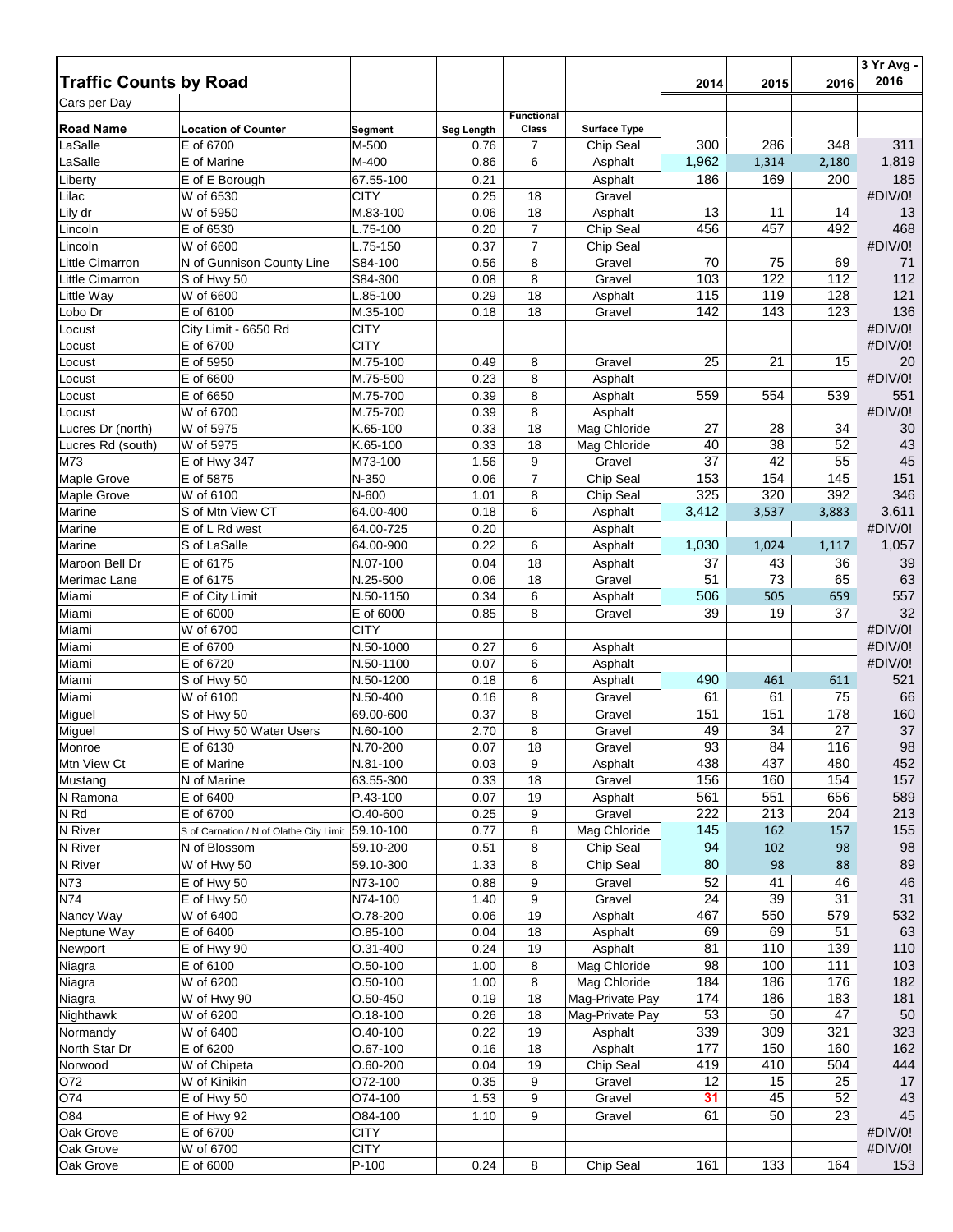|                                            |                                |                            |                   |                   |                            |           |                  |           | 3 Yr Avg -<br>2016 |
|--------------------------------------------|--------------------------------|----------------------------|-------------------|-------------------|----------------------------|-----------|------------------|-----------|--------------------|
| <b>Traffic Counts by Road</b>              |                                |                            |                   |                   |                            | 2014      | 2015             | 2016      |                    |
| Cars per Day                               |                                |                            |                   | <b>Functional</b> |                            |           |                  |           |                    |
| <b>Road Name</b>                           | <b>Location of Counter</b>     | Segment                    | <b>Seg Length</b> | Class             | <b>Surface Type</b>        |           |                  |           |                    |
| Oak Grove                                  | E of 6100                      | P-300                      | 0.09              | 8                 | Chip Seal                  |           |                  |           | #DIV/0!            |
| Oak Grove                                  | E of 6830 @ City Limits        | P-1500                     | 0.50              | 8                 | Chip Seal                  | 387       | 541              | 474       | 467                |
| Oak Grove                                  | W of Hwy 90                    | P-450                      | 0.12              | 8                 | Chip Seal                  | 835       | 648              | 649       | 711                |
| Oak Grove                                  | W of 6300                      | P-500                      | 0.03              | 6                 | Asphalt                    | 563       | 557              | 537       | 552                |
| Oak Grove                                  | E of 6300                      | P-600                      | 0.78              | 6                 | Asphalt                    |           |                  |           | #DIV/0!            |
| Oak Grove                                  | W of Chipeta                   | P-850                      | 0.18              | 6                 | Asphalt                    | 2,718     | 2,794            | 3,032     | 2,848              |
| Oak Grove (east)<br>Oakland                | End of Pavement(at Meadowgate) | P.38-100                   |                   | 19                |                            | 142       | 160              | 129       | #DIV/0!<br>144     |
| Oceania Way                                | E of 6400<br>S of Orange       | 62.75-100                  | 0.18<br>0.22      | 18                | Asphalt<br>Asphalt         | 110       | 114              | 116       | 113                |
| Octillo Ct                                 | E of 6700                      | P.31-100                   | 0.06              | 18                | Asphalt                    | 196       | 186              | 208       | 197                |
| Ogden                                      | W of 6700                      | <b>CITY</b>                |                   |                   |                            |           |                  |           | #DIV/0!            |
| Ogden                                      | E of 6725                      | P.45-100 (City)            | 0.32              | 18                | Asphalt                    |           |                  |           | #DIV/0!            |
| Ogden                                      | E of 6760                      | P.45-275                   | 0.16              | 18                | Asphalt                    | 105       | 105              | 98        | 103                |
| Ohlm                                       | E of 6250                      | P.50-100                   | 0.22              | 18                | Chip Seal                  | 97        | 104              | 128       | 110                |
| Ohlm                                       | W of 6300                      | P.50-150                   | 0.28              | 18                | Chip Seal                  | 236       | 240              | 257       | 244                |
| Old Lindsey Tr                             | S of Hwy 90                    | Private                    | 0.86              | 9                 | Gravel                     |           |                  |           | #DIV/0!            |
| One Bradley Way                            | W of Sunset Mesa               | P.22-100                   | 0.03              | 18                | Asphalt                    |           | 75               | 58        | 67                 |
| Openfield Dr                               | $\overline{W}$ of Oak Grove    | <b>CITY</b>                |                   |                   |                            |           |                  |           | #DIV/0!            |
| Opposum                                    | E of 6300                      | P.85-100                   | 0.19              | 18                | Gravel                     | 29        | 29               | 33        | 30                 |
| Orange                                     | E of 6250                      | P.75-100                   | 0.10              | 18                | Chip Seal                  | 109       | 110              | 108       | 109                |
| Orange                                     | W of 6300                      | P.75-150                   | 0.41              | 18                | Chip Seal                  | 152       | 154              | 150       | 152                |
| Orange                                     | E of 6300                      | P.75-200<br>$O.45 - 300$   | 0.27<br>0.26      | 18<br>18          | Gravel                     | 34<br>128 | 70<br>96         | 33<br>93  | 46<br>106          |
| Orchard<br>Orchard                         | W of 6400<br>E of 6400         | $O.45 - 400$               | 0.13              | 18                | Mag-Private Pay<br>Asphalt | 344       | $\overline{245}$ | 271       | 287                |
| Orchard                                    | W of Chipeta                   | $O.45 - 500$               | 0.27              | 18                | Asphalt                    | 365       | 433              | 445       | 414                |
| Otter                                      | E of Hwy 550                   | <b>CITY</b>                | 0.38              | 8                 | Chip Seal                  |           |                  |           | #DIV/0!            |
| Otter                                      | E of Brook (city limit)        | P.90-200                   | 0.48              | 18                | Chip Seal                  | 83        | 293              | 119       | 165                |
| Otter                                      | E of Woodgate                  | <b>CITY</b>                | 1.13              | 18                | Chip Seal                  |           |                  |           | #DIV/0!            |
| P33                                        | W of 25 Mesa                   | P33-300                    | 2.50              | 9                 | Gravel                     | 68        | 69               | 79        | 72                 |
| P77                                        | W of Cimarron                  | P77-200                    | 6.12              | 9                 | Gravel                     | 44        | 31               | 35        | $37\,$             |
| P77                                        | S of Hwy 50                    | P77-300                    | 3.37              | 9                 | Gravel                     | 48        | 46               | 53        | 49                 |
| P82                                        | N of Hwy 50 East side          | P.82-400                   | 0.07              | 8                 | Asphalt                    |           | 207              | 254       | 231                |
| P82                                        | N of Hwy 50 West side          | P.82-100                   | 0.07              | 8                 | Asphalt                    |           | 139              | 199       | 169                |
| Pahgre                                     | S of Trout                     | 68.05-100                  | 0.61              | 8                 | Mag Chloride               | 121       | 178              | 162       | 154                |
| Pahgre                                     | N and E of Trout               | 68.10-100                  | 0.06              | 9                 | Chip Seal                  | 150       | 152              | 191       | 164                |
| Pahgre                                     | S of Kinikin                   | 68.10-400                  | 0.39              | 8                 | Asphalt                    | 120       | 172              | 135       | 142                |
| Pahgre<br>Paradox TR (P61 Tr) W of Popular | N of Uncompahgre               | T.50-100                   | 0.87              | 8<br>9            | Mag Chloride               | 93        | 98<br>146        | 90        | 94<br>146          |
| Patti Ct                                   | W of Sunshine                  | zzz-Paradox Tr<br>Q.39-100 | 0.08              | 18                | Gravel<br>Gravel           | 58        | 76               | 64        | 66                 |
| Peach                                      | W of 6300                      | P.95-100                   | 0.10              | 18                | Asphalt                    | 58        | 35               | 40        | 44                 |
| Peach Valley                               | E of 6400                      | G.64-100                   | 0.94              |                   | Gravel                     | 168       | 149              | 165       | 161                |
| Peach Valley                               | S of Delta County Line         | G.64-300                   | 5.41              | 8                 | Gravel                     | 18        | 32               | 29        | 26                 |
| Pearl                                      | E of 6250                      | Q.40-100                   | 0.38              | 8                 | Asphalt                    | 305       | 300              | 342       | 316                |
| Pearl                                      | E of 6300                      | Q.40-250                   | 0.50              | 8                 | Mag Chloride               | 217       | 209              | 215       | 214                |
| Pierce                                     | W of Chipeta                   | $O.10 - 100$               | 0.07              | 18                | Chip Seal                  | 71        | 66               | 82        | 73                 |
| Poison Springs                             | S of Black Canyon Rd           | D.77-100                   | 2.13              |                   | Gravel                     | 4         | 12               | 10        | 9                  |
| Popular                                    | S of Hwy 90                    | Q.70-100                   | 1.12              | 8                 | Mag Chloride               | 185       | 190              | 207       | 194                |
| Popular                                    | W of 6250                      | Q.70-300                   | 0.55              | 8                 | Mag Chloride               | 331       | 311              | 438       | 360                |
| Q72                                        | E of Kinikin                   | Q72-100                    | 3.19              | 9                 | Gravel                     | 54        | 70               | 60        | 61                 |
| <b>R71</b>                                 | E of Kinikin                   | R71-100                    | 0.43              | 9                 | Gravel                     | 33        | 45               | 41        | 40                 |
| Racine                                     | W of Hwy 550                   | <b>CITY</b>                | 0.83              | 8                 | Chip Seal                  |           |                  |           | #DIV/0!            |
| Racine                                     | E of Hwy 550                   | R.10-200                   | 0.14              | 8                 | Chip Seal<br>Gravel        | 149<br>99 | 159              | 166       | 158                |
| Racine<br>Ranger                           | E of Sunshine<br>W of 6400     | R.10-300<br>R.50-300       | 1.26<br>0.73      | 8<br>8            | Mag Chloride               | 109       | 81<br>115        | 79<br>124 | 86<br>116          |
| Ranger                                     | S of 6400                      | R.50-400                   | 0.10              | 8                 | Asphalt                    | 195       | 220              | 263       | 226                |
| <b>Ridgeview Dr</b>                        | E of Hwy 550                   | T.60-100                   | 0.11              | 18                | Chip Seal                  | 49        | 71               | 59        | 60                 |
| Riverside                                  | E of Hwy 550                   | R.25-100                   | 0.37              | 9                 | Gravel                     | 108       | 138              | 159       | 135                |
| Roubideau Canyon                           | S of Delta County Line         | A.49-100                   | 3.25              | 9                 | Gravel                     |           | 11               | 7         | 9                  |
| Rolling Hills RD                           | N of Spring Creek              | 59.84-100                  | 0.13              | 18                | Gravel                     | 71        | 75               | 68        | 71                 |
| Rose                                       | W of Hwy 550                   | R.75-100                   | 0.18              | 18                | Gravel                     | 32        | 36               | 37        | 35                 |
| Rose                                       | E of Hwy 550                   | R.75-200                   | 0.39              | 9                 | Gravel                     | 31        | 39               | 59        | 43                 |
| S Ramona                                   | E of 6400                      | P.55-100                   | 0.07              | 19                | Asphalt                    | 318       | 329              | 338       | 328                |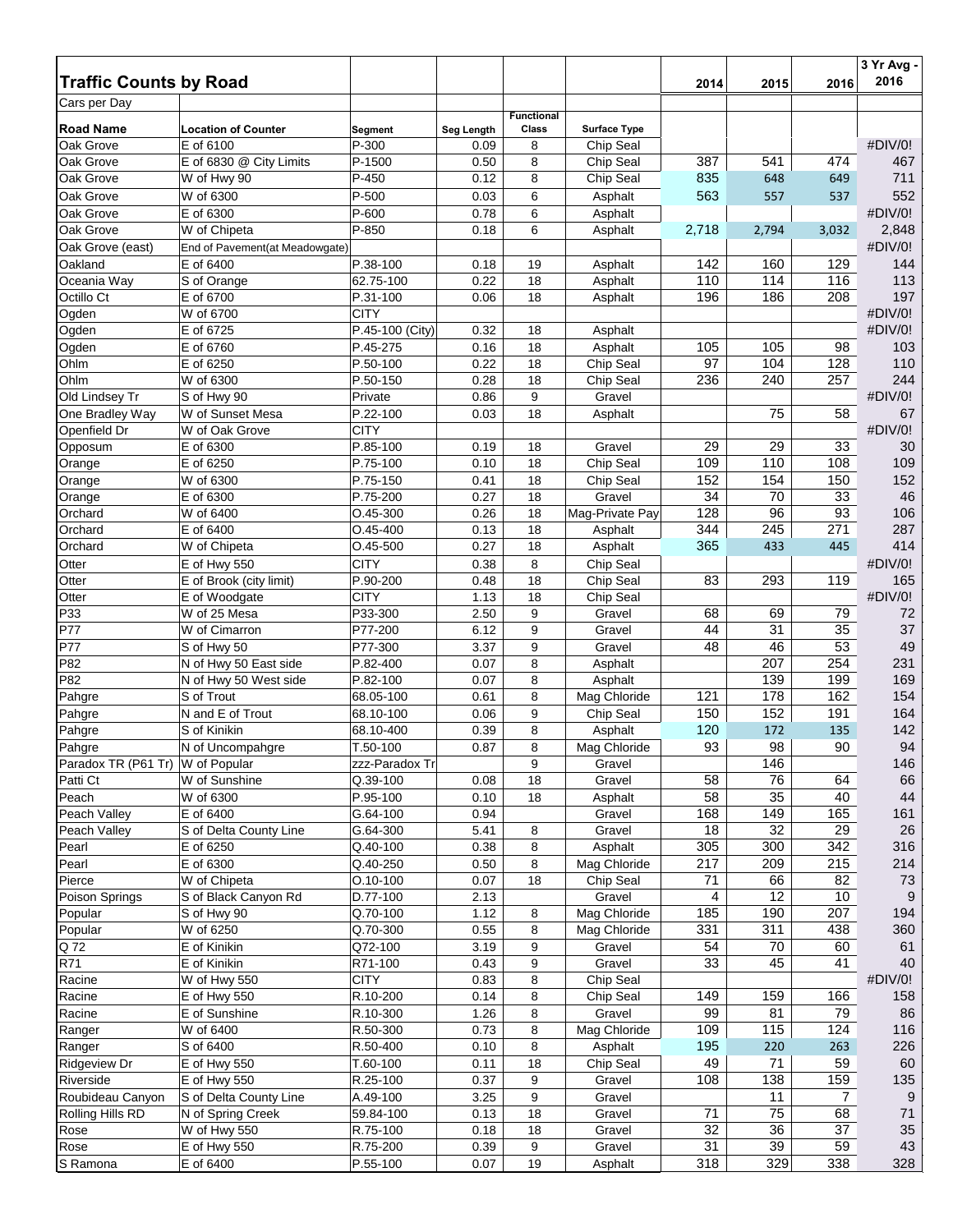| <b>Traffic Counts by Road</b>       |                                                        |                      |                    |                   |                                  | 2014           | 2015           | 2016           | 3 Yr Avg -<br>2016 |
|-------------------------------------|--------------------------------------------------------|----------------------|--------------------|-------------------|----------------------------------|----------------|----------------|----------------|--------------------|
| Cars per Day                        |                                                        |                      |                    |                   |                                  |                |                |                |                    |
|                                     |                                                        |                      |                    | <b>Functional</b> |                                  |                |                |                |                    |
| <b>Road Name</b><br>S River Rd      | <b>Location of Counter</b><br>N of Jay Jay (S of Joey) | Segment<br>59.45-200 | Seg Length<br>0.09 | Class<br>8        | <b>Surface Type</b><br>Chip Seal | 742            | 697            | 729            | 723                |
| S River Rd                          | S of Gunnison                                          | 59.45-300            | 0.50               | 8                 | Asphalt                          | 419            | 403            | 467            | 430                |
| S River Rd                          | W of Gunnison                                          | 59.45-350            | 1.44               | 8                 | Chip Seal                        | 372            | 447            | 420            | 413                |
| S River Rd                          | S of Church                                            |                      | 1.24               | 8                 |                                  | 454            |                |                | 467                |
| Sanborn Park                        |                                                        | 59.45-400            |                    |                   | Asphalt                          |                | 476            | 472            |                    |
|                                     | Bottom of Clay Cr Hill                                 | JJ45-50              | 2.11               | 8                 | Mag Chloride                     | 51             | 51             | 54             | 52                 |
| Sanborn Park                        | W of GG47<br>E of GG47                                 | JJ45-250             | 1.88               | 8                 | Gravel                           |                | 58             | 41             | 50                 |
| Sanborn Park                        |                                                        | JJ45-300             | 1.49               | 8                 | Gravel                           |                | 59             | 48             | 54                 |
| Sanborn Park                        | W of Dave Wood Rd                                      | JJ45-600             | 3.05<br>0.56       | 8                 | Gravel                           | 72<br>100      | 86<br>96       | 84<br>92       | 81<br>96           |
| Shavano valley                      | End of oil - W of Spring Creek O-200                   | 59.00-100            | 1.05               |                   | Gravel<br>Mag Chloride           | 89             | 90             | 109            | 96                 |
| Shavano valley<br>Shavano valley    | N of Hwy 90                                            | 59.00-300            | 1.00               | 8<br>8            |                                  | 154            | 163            | 184            | 167                |
|                                     | S of Spring Creek                                      |                      |                    |                   | Mag Chloride                     | 89             |                | 90             | 85                 |
| Shavano valley                      | S of Rim Rd<br>N End                                   | 58.00-300            | 0.25               |                   | Gravel                           |                | 76             |                | #DIV/0!            |
| Shavano valley<br>Silver Springs Ln | W of Marine                                            | 62.30-100            | 0.11               | 18                | Chip Seal                        | 51             | 115            | 155            | 107                |
| Simm Mesa Rd                        | S of Happy Canyon                                      | 63.71-200            | 2.08               | 9                 | Gravel                           | 32             | 34             | 38             | 35                 |
| Simm Mesa Rd                        | S of Ranger                                            | 63.71-400            | 0.17               | 9                 | Asphalt                          | 126            | 126            | 101            | 118                |
| Solar                               | N of Solitude                                          | S-100                | 0.28               | 8                 | Asphalt                          |                |                |                | #DIV/0!            |
| Solar                               | W of Hwy 550                                           | S-350                | 0.79               | 8                 | Asphalt                          | 371            | 380            | 365            | 372                |
| Solar                               | E of Hwy 550                                           | S-400                | 0.50               | 18                | Mag-Private Pay                  | 117            | 124            | 114            | 118                |
| Solar                               | W of Circle H Estates                                  |                      |                    |                   |                                  |                |                |                | #DIV/0!            |
| Solitude                            | S of Solar                                             | T.65-100             | 0.60               | 18                | Mag-Private Pay                  | 59             | 60             | 72             | 64                 |
| Spring Canyon                       | S of Popular                                           | 61.99-100            | 1.42               | 9                 | Gravel                           | 93             | 89             | 112            | 98                 |
| <b>Spring Creek</b>                 | E of Mexican Gulch                                     | $O-1050$             | 0.84               | 6                 | Asphalt                          |                |                |                | #DIV/0!            |
| <b>Spring Creek</b>                 | W of Hwy 90                                            | $O-1050$             | 0.84               | 6                 | Asphalt                          | 3,082          | 3,261          | 3,329          | 3,224              |
| <b>Spring Creek</b>                 | N of Shavano Valley                                    | $O-400$              | 0.91               | 8                 | Asphalt                          |                |                |                | #DIV/0!            |
| <b>Spring Creek</b>                 | W of 5875                                              | $O-400$              | 0.91               | 8                 | Asphalt                          | 284            | 286            | 281            | 284                |
| <b>Spring Creek</b>                 | E of 5875                                              | $O-450$              | 0.10               | 6                 | Asphalt                          | 597            | 575            | 656            | 609                |
| <b>Spring Creek</b>                 | W of 6000                                              | $O-550$              | 0.15               | 6                 | Asphalt                          | 776            | 856            | 989            | 874                |
| <b>Spring Creek</b>                 | E of 6130                                              | $O-800$              | 0.14               | 6                 | Asphalt                          | 1,937          | 2,090          | 2,094          | 2,040              |
|                                     | $\overline{E}$ of 6000                                 | $O-600$              | 0.50               | 6                 |                                  | 1,087          |                |                | 1,149              |
| <b>Spring Creek</b>                 |                                                        | $O-650$              |                    | 6                 | Asphalt                          |                | 1,113          | 1,247          | 1,401              |
| <b>Spring Creek</b>                 | W of 6100                                              |                      | 0.51               |                   | Asphalt<br>Asphalt               | 1,302          | 1,365          | 1,536          |                    |
| Spring Creek                        | W of 6175                                              | $O-850$              | 0.13<br>0.06       | 6<br>6            |                                  | 2,120<br>2,457 | 2,292          | 2,556          | 2,323<br>2,594     |
| <b>Spring Creek</b>                 | E of 6175                                              | $O-900$              |                    | 6                 | Asphalt                          |                | 2,640          | 2,686          | 1,692              |
| <b>Spring Creek</b>                 | W of 6130<br>$\overline{W}$ of 6200                    | O-750<br>$O-950$     | 0.10<br>0.25       | 6                 | Asphalt                          | 1,567<br>2,511 | 1,659<br>2,850 | 1,850<br>3,005 | 2,789              |
| <b>Spring Creek</b>                 | E of 6200                                              | $O-1000$             | 0.15               | 6                 | Asphalt<br>Asphalt               | 2,755          | 3,151          | 3,268          | 3,058              |
| <b>Spring Creek</b><br>Springs Ln   | W of Little Cimarron                                   | S.50-100             | 0.47               | 18                | Gravel                           | 21             | 21             | 16             | 19                 |
| Starlight Ct                        | S of Sunshine                                          | 67.58-100            | 0.08               | 18                | Asphalt                          | 67             | 48             | 49             | 55                 |
| Story Ln                            | S of Oak Grove                                         | 64.07-100            | 0.25               | 18                | Asphalt                          | 127            | 108            | 115            | 117                |
| Sun Ct                              | W of Solar                                             | T.10-100             | 0.03               | 18                | Gravel                           |                |                |                | #DIV/0!            |
| Sunnyside Rd                        | E of 6700                                              | <b>CITY</b>          |                    |                   |                                  |                |                |                | #DIV/0!            |
| Sunnyside Rd                        | W of 6720                                              | <b>CITY</b>          |                    |                   |                                  |                |                |                | #DIV/0!            |
| Sunnyside Rd                        | W of 6800                                              | <b>CITY</b>          |                    |                   |                                  |                |                |                | #DIV/0!            |
| Sunridge                            | W of Solar                                             | S.90-100             | 0.13               | 18                | Asphalt                          |                |                |                | #DIV/0!            |
| <b>Sunset Mesa</b>                  | E of Chipeta                                           | 64.70-40             | 0.10               | 18                | Chip Seal                        | 573            | 531            | 630            | 578                |
| Sunset Rd                           | E of Pahgre                                            | S.80-100             | 0.17               | 18                | Mag-Private Pay                  |                |                |                | #DIV/0!            |
| Sunshine                            | W of Starlight                                         | 67.25-200            | 0.50               | 8                 | Chip Seal                        | 400            | 411            | 483            | 431                |
| Sunshine                            | N of Kinikin                                           | 68.50-100            | 0.05               | 8                 | Chip Seal                        | 157            | 189            | 271            | 206                |
| T Rd                                | W of Hwy 550                                           | T.80-300             | 0.29               | 18                | Gravel                           | 71             | 69             | 106            | 82                 |
| T85                                 | E of Little Cimarron                                   | T85-100              | 0.27               | 8                 | Gravel                           | 14             | 19             | 14             | $16$               |
| Tombstone Dr                        | W of Hwy 50                                            | $J.05 - 200$         | 0.15               | 18                | Mag Chloride                     | 111            | 117            | 108            | 112                |
| Transfer                            | N of Divide                                            | Y48-100              | 0.91               | 8                 | Gravel                           | 33             | 27             | 50             | 37                 |
| Transfer                            | S of Hickory                                           | 55.50-100            | 0.61               | 8                 | Gravel                           | 44             | 39             | 155            | 79                 |
| Transfer                            | S of Holly                                             | Y48-500              | 0.60               | 8                 | Gravel                           | 59             | 61             | 181            | 100                |
| <b>Tres Coyotes Tr</b>              | E of Dave Wood Rd                                      | Private              |                    |                   | Gravel                           |                |                |                | #DIV/0!            |
| Trophy                              | N of Uncompahgre                                       | 68.05-50             | 0.05               |                   | Asphalt                          | 56             | 80             | 82             | 73                 |
| Trout                               | E of Hwy 550                                           | $T-200$              | 0.40               | 8                 | Chip Seal                        | 253            | 279            | 300            | 277                |
| Trout                               | E of Pahgre                                            | $T-500$              | 0.18               | 8                 | Chip Seal                        | 179            | 201            | 216            | 199                |
| Tulare                              | E of Hwy 550                                           | T.90-100             | 0.12               | 18                | Asphalt                          | 171            | 186            | 150            | 169                |
| Tulip Circle W                      | S of Tulare                                            | T.91-100             | 0.20               | 18                | Asphalt                          |                |                |                | #DIV/0!            |
| Tulip Circle E                      | N of Tulare                                            | T.91-200             | 0.21               | 18                | Asphalt                          |                |                |                | #DIV/0!            |
|                                     |                                                        |                      |                    |                   |                                  |                |                |                |                    |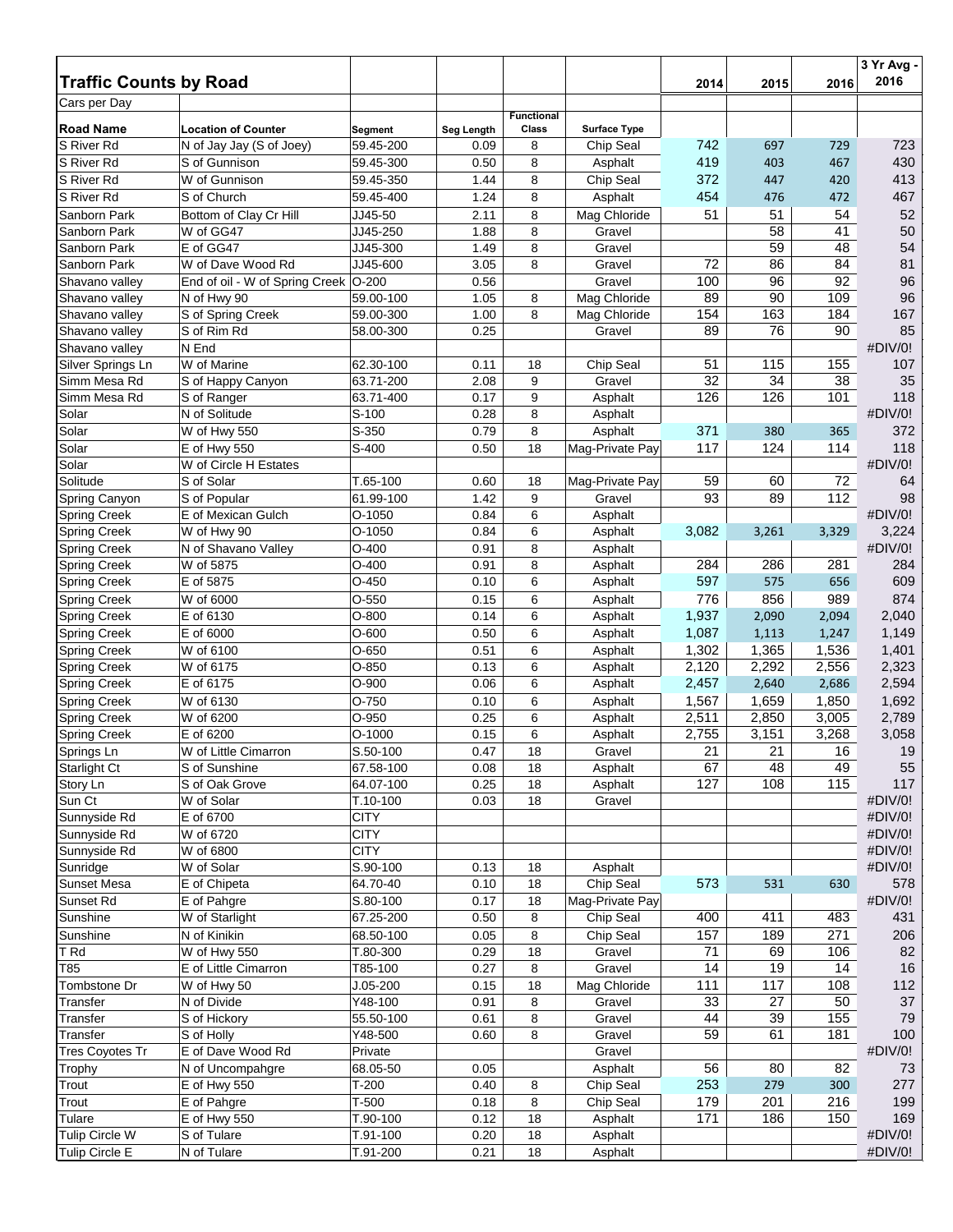| <b>Traffic Counts by Road</b> |                                   |                       |              |                   |                        | 2014            | 2015      | 2016      | 3 Yr Avg -<br>2016 |
|-------------------------------|-----------------------------------|-----------------------|--------------|-------------------|------------------------|-----------------|-----------|-----------|--------------------|
| Cars per Day                  |                                   |                       |              |                   |                        |                 |           |           |                    |
|                               |                                   |                       |              | <b>Functional</b> |                        |                 |           |           |                    |
| <b>Road Name</b>              | <b>Location of Counter</b>        | Segment               | Seg Length   | Class             | <b>Surface Type</b>    |                 |           |           |                    |
| Tumbleweed                    | N of Uncompahgre<br>W of Buckhorn | T.99-100<br>70.50-100 | 0.13<br>0.20 | 18                | Asphalt                | 75<br>121       | 81<br>168 | 72<br>175 | 76<br>155          |
| Uncomphagre<br>Uncomphagre    | End of Asphalt                    | 70.50-350             | 1.40         | 8<br>18           | Chip Seal<br>Chip Seal | 132             | 173       | 170       | 158                |
| Uncomphagre                   | E of Hwy 550                      | $U-300$               | 0.27         | 8                 | Chip Seal              | 386             | 482       | 515       | 461                |
| V60 Trail                     | E of Dave Wood Rd                 | Private               |              |                   | Gravel                 |                 |           |           | #DIV/0!            |
| V66 Trail                     | W of Govt Springs                 | Private               |              | 9                 | Gravel                 |                 |           |           | #DIV/0!            |
| Verde                         | W of 6250                         | P.80-100              | 0.25         | 18                | Mag-Private Pay        | 93              | 93        | 86        | 91                 |
| Vernal Rd                     | E of Hwy 550                      | $V.20 - 100$          | 0.31         | 18                | Gravel                 | 65              | 59        | 64        | 63                 |
| Vicuna Dr                     | W of Hwy 550                      | $V.30-100$            | 0.21         | 18                | Gravel                 | $\overline{92}$ | 101       | 97        | 97                 |
| W Black Canyon                | N of Delta County Line            | A-200                 | 0.06         | 9                 | Gravel                 | 89              | 32        | 95        | 72                 |
| W Black Canyon                | W of Black Canyon                 | A-250                 | 1.17         | 9                 | Gravel                 | 96              | 74        | 90        | 87                 |
| Willow                        | W of Chipeta                      | $O.20 - 100$          | 0.07         | 18                | Gravel                 | 105             | 100       | 101       | 102                |
| Woodgate                      | E of Hwy 550                      | 66.40-100             | 0.21         | 8                 | Asphalt                | 149             | 161       | 89        | 133                |
| Woodgate                      | Uncompahgre Bridge                | 66.40-200             | 0.36         | 8                 | Asphalt                | 302             | 318       | 326       | 315                |
| Woodgate                      | S of Kinikin                      | 66.40-500             | 0.46         | 8                 | Asphalt                | 277             | 294       | 161       | 244                |
|                               |                                   |                       |              |                   |                        |                 |           |           | #DIV/0!            |
|                               |                                   |                       |              |                   |                        |                 |           |           | #DIV/0!            |
|                               |                                   |                       |              |                   |                        |                 |           |           | #DIV/0!            |
| <b>West End</b>               |                                   |                       |              |                   |                        |                 |           |           | #DIV/0!            |
| <b>Traffic Counts by Road</b> |                                   |                       |              |                   |                        |                 |           |           |                    |
|                               |                                   |                       |              |                   |                        | 2014            | 2015      |           | 2,015              |
|                               |                                   |                       |              |                   |                        |                 |           |           | #DIV/0!            |
| <b>Road Name</b>              | <b>Location of Counter</b>        |                       |              |                   |                        |                 |           |           | #DIV/0!            |
| 5th Street                    | E of 2700 Rd                      | BB28-100              | 0.35         | 8                 | Gravel                 | 58              | 65        | 62        | 62                 |
| 25 Mesa                       | E of 4th St (N of 2900)           | BB29-50               | 5.54         | 6                 | Asphalt                | 122             | 92        | 118       | 111                |
| 25 Mesa                       | At Forest Line                    | BB29-50               | 5.54         | 6                 | Asphalt                | 78              | 81        | 132       | 97                 |
| 25 Mesa                       | N of Divide                       | Q37-100               | 5.13         | $\overline{7}$    | Gravel                 | $\overline{97}$ | 94        | 252       | 148                |
| 25 Mesa                       | S of Divide Rd                    | BB29-350              | 1.58         | 8                 | Gravel                 | 65              | 86        | 195       | 115                |
| 550                           | N of U5                           | T5-200                | 0.49         | 8                 | Asphalt                | 58              | 59        | 54        | 57                 |
| 550                           | S of T5 Rd                        | T5-300                | 0.03         |                   | Asphalt                | 73              | 77        | 76        | 75                 |
| 575                           | N of Hwy 90                       | T5-100                | 0.81         | 8                 | Asphalt                | 57              | 72        | 76        | 68                 |
| 600                           | N of V<br>S of U5                 | 6.00-100              | 0.18         |                   | Asphalt                | 76              | 96        | 106       | 93<br>#DIV/0!      |
| 600<br>600                    |                                   | 6.00-150              | 0.09         | $\overline{7}$    | Asphalt                |                 |           |           |                    |
| 600                           | N of U5<br>S of U RD              | 6.00-200<br>6.00-200  | 0.75<br>0.75 | 8<br>8            | Asphalt<br>Asphalt     | 75              | 125       | 136       | 112<br>#DIV/0!     |
| 600                           | N of U                            | 6.00-250              | 1.00         | 8                 | Gravel                 | 26              | 29        | 37        | 31                 |
| 675                           | N of Hwy 90                       | 7.00-100              | 1.43         | 8                 | Asphalt                | 55              | 63        | 65        | 61                 |
| 700                           | N of V                            | 7.00-200              | 1.00         |                   | Asphalt                | 32              | 24        | 39        | 32                 |
| 755                           | N of Hwy 90                       | X8-200                | 0.23         |                   | Gravel                 | 15              | 12        | 13        | 13                 |
| 950                           | N of Hwy 90                       | 9.50-100              | 1.01         | 8                 | Gravel                 | 43              | 25        | 33        | 34                 |
| 1000                          | N of Hwy 90                       | Z10-100               | 0.57         | 9                 | Native                 | 35              | 31        | 46        | 37                 |
| 2600                          | N of AA                           | 26.00-200             | 0.98         | 8                 | Asphalt                | $\overline{75}$ | 96        | 88        | 86                 |
| 2650                          | N of AA                           | 26.50-100             | 0.23         | 8                 | Asphalt                | 169             | 145       | 137       | 150                |
| 2700                          | S of CC                           | 27.00-100             | 0.56         | 8                 | Gravel                 | 38              | 75        | 83        | 65                 |
| 2700                          | N of CC                           | 27.00-150             | 0.50         | 8                 | Asphalt                | 274             | 213       | 178       | 222                |
| 2700                          | W of BB                           | 27.00-400             | 0.69         | 8                 | Asphalt                |                 |           |           | #DIV/0!            |
| 2700                          | E of AA                           | 27.00-500             | 0.47         | 8                 | Asphalt                | 53              | 44        | 36        | 44                 |
| 2800                          | N of DD                           | 28.00-100             | 0.78         | $\overline{7}$    | Asphalt                |                 |           |           | #DIV/0!            |
| 2800                          | S of CC                           | 28.00-200             | 0.22         | $\overline{7}$    | Asphalt                | 211             | 228       | 255       | 231                |
| 2810                          | S of BB                           | 28.10-100             | 0.49         | 8                 | Asphalt                | 82              | 83        | 88        | 84                 |
| 2875                          | N of Hwy 141                      | 28.75-100             | 0.49         | 9                 | Gravel                 |                 |           |           | #DIV/0!            |
| 2900                          | N of DD                           | 29.00-100             | 0.97         | $\overline{7}$    | Asphalt                | 81              | 80        | 68        | 76                 |
| 2900                          | S of CC                           | 29.00-100             | 0.97         | $\overline{7}$    | Asphalt                | 93              | 87        | 66        | 82                 |
| 2900                          | N of CC                           | 29.00-200             | 0.50         | 7                 | Asphalt                | 125             | 156       | 162       | 148                |
| 3000                          | S of CC                           | 30.00-200             | 0.95         | 8                 | Asphalt                | 539             | 481       | 468       | 496                |
| 3500                          | S of Hwy 145                      | 35.00-100             | 0.47         | 9                 | Gravel                 | 31              | 37        | 33        | 34                 |
| 3500                          | N of Hwy 145                      | 35.00-200             | 0.55         | 9                 | Asphalt                | 38              | 52        | 47        | 46                 |
| 3510                          | W of II35 Rd                      | 35.10-100             | 0.89         |                   | Gravel                 |                 |           |           | #DIV/0!            |
| 3570                          | N of Hwy 145                      | 35.70-100             | 0.07         | 9                 | Gravel                 | 21              | 17        | 15        | 18                 |
| 3575                          | W of Hwy 145                      | 35.75-100             | 1.48         | 8                 | Asphalt                | 99              | 106       | 94        | 100                |
| 3575                          | S of Hwy 145                      | 35.75-300             | 0.36         | 9                 | Asphalt                | 103             | 102       | 100       | 102                |
| 3575                          | N of Hwy 145                      | 35.75-400             | 0.07         | 9                 | Asphalt                | 171             | 74        | 75        | 107                |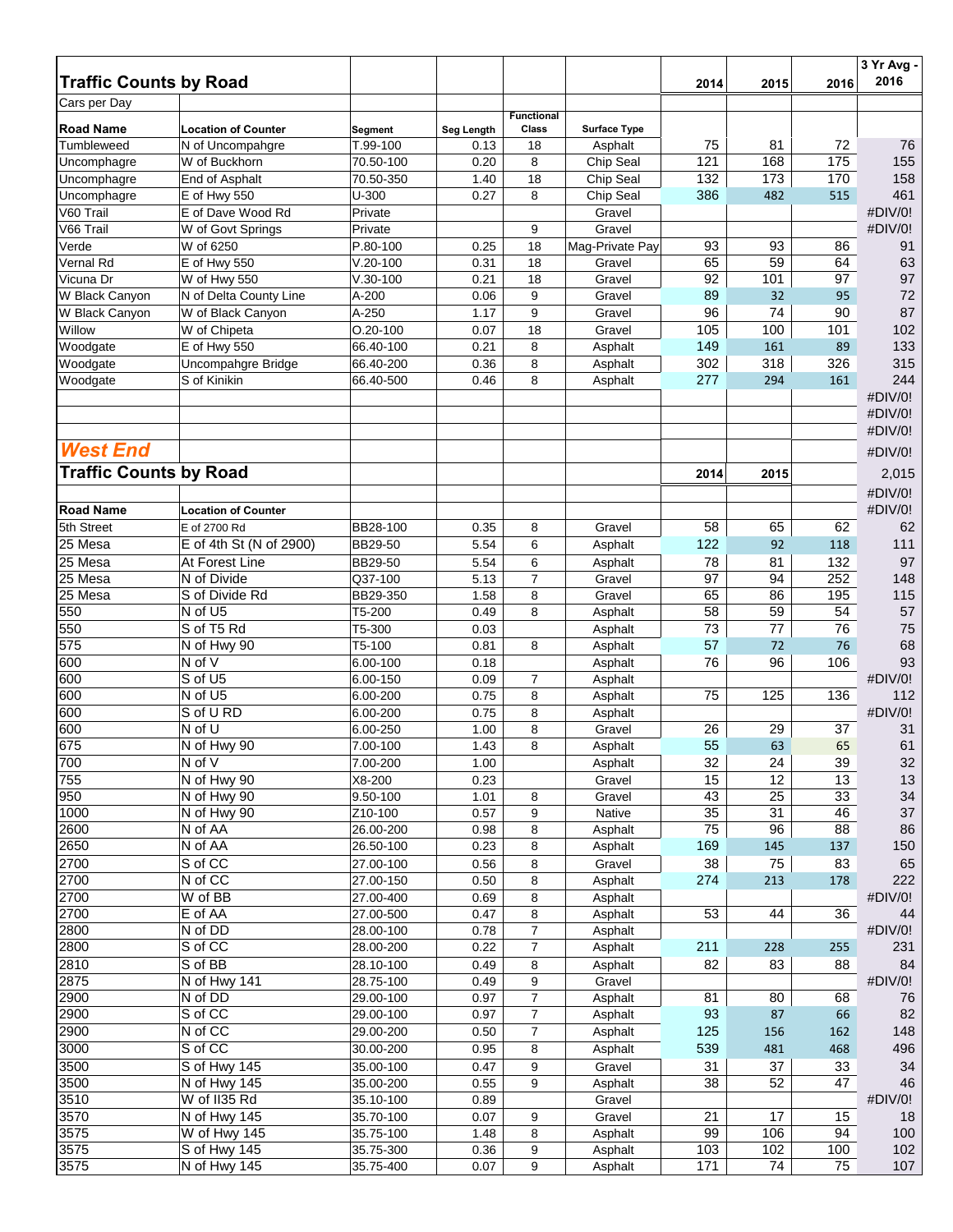| <b>Traffic Counts by Road</b> |                                       |                        |              |                   |                     | 2014            | 2015            | 2016           | 3 Yr Avg -<br>2016 |
|-------------------------------|---------------------------------------|------------------------|--------------|-------------------|---------------------|-----------------|-----------------|----------------|--------------------|
| Cars per Day                  |                                       |                        |              |                   |                     |                 |                 |                |                    |
|                               |                                       |                        |              | <b>Functional</b> |                     |                 |                 |                |                    |
| <b>Road Name</b>              | <b>Location of Counter</b>            | Segment                | Seg Length   | Class             | <b>Surface Type</b> |                 |                 |                |                    |
| 3575<br>3575                  | N of II.10<br>W of Williams Pit       | 35.75-500              | 0.33         | 9                 | Asphalt             |                 |                 |                | #DIV/0!<br>#DIV/0! |
| 3590                          | S of Hwy 145                          | 35.75-100<br>35.90-100 | 0.43<br>0.26 | 9                 | Gravel<br>Asphalt   | 61              | 43              | 64             | 56                 |
| 3650                          | N of Hwy 145                          | 36.50-100              | 0.29         | 9                 | Gravel              | 16              | 20              | 21             | 19                 |
| 3700                          | W of Hwy 145                          | 37.00-100              | 0.53         | 9                 | Gravel              | 118             | 62              | 43             | 74                 |
| 3760                          | N of II                               | 37.50-100              | 1.07         | 9                 | Asphalt             | 83              | 64              | 54             | 67                 |
| 3760                          | at end of oil                         | 37.50-100              | 1.07         | 9                 | Asphalt             |                 |                 |                | #DIV/0!            |
| 3775                          | N of Hwy 145                          | 37.75-100              | 1.00         | 9                 | Asphalt             | 108             | 119             | 94             | 107                |
| 3900                          | N of Hwy 145                          | 39.00-100              | 0.73         | 9                 | Gravel              | 19              | 34              | 17             | 23                 |
| 4000                          | N of Hwy 145                          | 40.00-100              | 0.32         | 9                 | Asphalt             | 155             | 189             | 152            | 165                |
| 4000                          | at end of oil                         | 40.00-300              | 0.30         | 9                 | Gravel              |                 |                 |                | #DIV/0!            |
| 4050                          | S of Hwy 145                          | 40.50-100              | 0.48         | 9                 | Gravel              | 28              | 36              | 16             | 27                 |
| 42ZN                          | N of Hwy $145$                        | 42.00-100              | 1.89         | 9                 | Asphalt             | 167             | 206             | 197            | 190                |
| 43ZN                          | at County Line                        | 43.00-100              | 0.51         |                   | Gravel              | 43              | 67              | 78             | 63                 |
| 44ZN                          | at San Miguel County Line             | 44.00-100              | 0.58         | 9                 | Gravel              | 104             | 148             | 87             | 113                |
| 90 RD                         | N of Hwy 141                          | 90-50                  | 0.39         | $\overline{7}$    | Asphalt             | 467             | 538             | 582            | 529                |
| 90 RD                         | E of DD30                             | 90-200                 | 6.78         | $\overline{7}$    | Asphalt             | 96              | 73              | 97             | 89                 |
| $90$ RD                       | end of oil at bridge                  | 90-200                 | 6.78         |                   | Asphalt             | 47              | 52              | 58             | 52                 |
| 90 RD                         | At Forest Line                        | 90-400                 | 4.17         | $\overline{7}$    | Gravel              | 24              | $\overline{28}$ | 15             | 22                 |
| 90 RD                         | S of Sid Howels                       | 90-550                 | 3.54         | 8                 | Gravel              | 16              |                 |                | 16                 |
| 90 Rd                         | E of Sid Howels                       | 90-550                 | 3.54         | 8                 | Gravel              | 14              | 18              |                | 16                 |
| 90 RD                         | SW of Divide Rd                       | 90-600                 | 7.02         | 8                 | Native              | 30              | 28              | 35             | 31                 |
| AA RD                         | W of 2600                             | AA-100                 | 1.00         | 9                 | Chip Seal           | $\overline{30}$ | 42              | 43             | 38                 |
| AA RD<br>AA RD                | W of 2650                             | AA-200                 | 0.50         | 8                 | Asphalt             | 122<br>325      | 129             | 105            | 119                |
| <b>BB</b>                     | W of 2700                             | AA-300                 | 0.29         | 8                 | Asphalt             |                 | 269             | 241            | 278                |
|                               | E of 2700                             | <b>BB-200</b>          | 1.54         | 8                 | Asphalt             | 206             | 155             | 154            | 172                |
| <b>BB</b><br><b>BB</b>        | W of 2700                             | <b>BB-150</b>          | 0.74<br>0.44 | 8<br>8            | Gravel              | 243             | 44              | 48             | 46<br>170          |
| <b>BB27 RD</b>                | N of Nucla City Limit<br>W of 2700 Rd | <b>BB-300</b>          |              |                   | Asphalt             |                 | 144             | 124            | 59                 |
| <b>BB36</b>                   | S of 90 Rd                            | BB27-10                | 0.52         | 18<br>9           | Gravel<br>Native    | 85              | 48<br>19        | 43<br>9        | 14                 |
| $\overline{cc}$               | E of Hwy 141                          | BB36-100<br>CC-200     | 1.10         | 7                 | Asphalt             | 110             | 123             | 103            | 112                |
| cc                            | W of 2700                             | CC-300                 | 1.51         | $\overline{7}$    | Asphalt             |                 |                 |                | #DIV/0!            |
| cc                            | W of 2800                             | CC-500                 | 0.28         | $\overline{7}$    | Asphalt             | 449             | 444             | 376            | 423                |
| cc                            | W of 2900                             | CC-1000                | 0.26         | $\overline{7}$    | Asphalt             | 728             | 611             | 558            | 632                |
| cc                            | E of 3000                             | CC-1200                | 0.50         | 9                 | Asphalt             | 101             | 90              | 95             | 95                 |
| <b>DD</b>                     | E of CC                               | <b>DD-50</b>           | 1.11         | 8                 | Gravel              | 21              | 24              | 27             | 24                 |
| <b>DD</b>                     | S of County Shop                      | DD-200                 | 0.63         | 9                 | Mag Chloride        | 80              | 112             | 93             | 95                 |
| <b>DD</b>                     | S of 2800                             | DD-250                 | 0.23         | 8                 | Asphalt             | 121             | 155             | 77             | 118                |
| <b>DD</b>                     | W of Hwy 97                           | DD-300                 | 0.52         | $\overline{7}$    | Asphalt             | 249             | 276             | 283            | 269                |
| <b>DD</b>                     | E of 2800                             | DD-300                 | 0.51         |                   | Asphalt             |                 |                 |                | #DIV/0!            |
| <b>DD</b>                     | E of Hwy 97                           | DD-400                 | 0.49         | 7                 | Asphalt             | 314             | 316             | 310            | 313                |
| <b>DD</b>                     | W of 3000                             | DD-500                 | 0.99         | 8                 | Asphalt             | 272             | 280             | 273            | 275                |
| DD19 Rd                       | S of Hwy 90                           | DD19-650               | 1.05         |                   | Gravel              |                 |                 |                | #DIV/0!            |
| <b>DD30</b>                   | N of Hwy 90                           | DD30-300               | 0.19         | 8                 | Asphalt             | 651             | 605             | 424            | 560                |
| Divide Rd                     | at Mesa County Line                   | M26-50                 | 0.39         | 8                 | Gravel              | 48              | 39              | 120            | 69                 |
| Divide Rd                     | W of 25 Mesa                          | M26-270                | 2.29         | 8                 | Gravel              | 68              | 46              | 162            | 92                 |
| Divide Rd                     | E of 25 Mesa                          | M26-400                | 2.44         | 8                 | Gravel              | 70              | 78              | 192            | 113                |
| Eagle Rd                      | W of 4000 Rd                          | II.90-100              | 0.09         | 9                 | Gravel              |                 |                 |                | #DIV/0!            |
| <b>EE21</b>                   | S of Hwy 90                           | EE21-200               | 2.00         | 9                 | Gravel              |                 |                 |                | #DIV/0!            |
| <b>EE22</b>                   | NW of Hwy 90                          | EE22-150               | 6.31         |                   | Native              |                 | 8               | 12             | 10                 |
| <b>EE22</b>                   | S of Hwy 141/ S of Fork               | EE22-800               |              | 9                 | Gravel              |                 | $\overline{7}$  | $\overline{7}$ | 7                  |
| <b>EE26</b>                   | S of Hwy 141                          | EE26-100               | 0.90         | 9                 | Native              | 45              | 59              | 31             | 45                 |
| <b>EE26</b>                   | W of Hwy 141                          | EE26-100               | 0.90         | 9                 | Native              | 20              | 29              | 35             | 28                 |
| <b>EE28</b>                   | W of Hwy 97                           | EE28-200               | 0.24         | 9                 | Gravel              | 40              | 36              | 51             | 42                 |
| <b>FF26</b>                   | W of H wy 97                          | FF26-100               | 0.88         | 9                 | Asphalt             | 34              | 58              | 59             | 50                 |
| <b>FF31</b>                   | E of Hwy 141                          | FF31-100               | 0.90         | 9                 | Asphalt             | 149             | 169             | 127            | 148                |
| <b>FF31</b>                   | S of Ash Pit (End Pavement FF31-100   |                        | 0.90         |                   | Asphalt             | 23              | 34              | 34             | $30\,$             |
| GG <sub>25</sub><br><b>HH</b> | E of Hwy 90<br>E of Hwy 145           | GG25-100<br>HH-100     | 0.93<br>1.00 | 9                 | Gravel<br>Asphalt   | 27              | 24              | 26             | #DIV/0!<br>26      |
| <b>HH31</b>                   | W of Hwy 141                          | HH31-300               | 2.35         | 9                 | Mag Chloride        | 59              | 52              | 68             | 60                 |
| II Rd                         | W of Hwy 145                          | $II-100$               | 0.42         | 9                 | Gravel              | 125             | 60              | 51             | 79                 |
|                               |                                       |                        |              |                   |                     |                 |                 |                |                    |